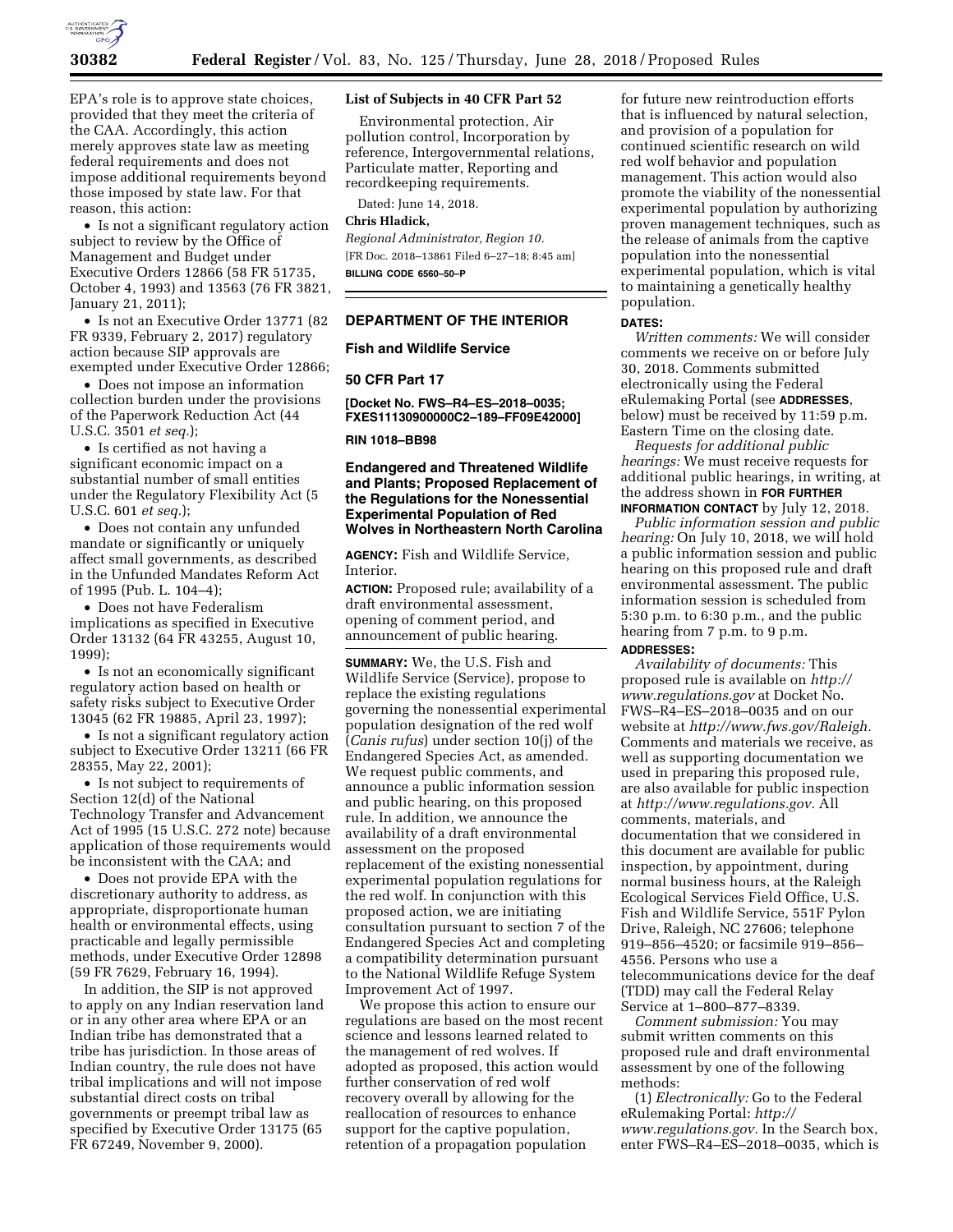the docket number for this rulemaking. Then, click on the Search button. On the resulting page, in the Search panel on the left side of the screen, under the Document Type heading, check the Proposed Rules box to locate this document. You may submit a comment by clicking on ''Comment Now!''

(2) *By hard copy:* Submit by U.S. mail or hand-delivery to: Public Comments Processing, Attn: FWS–R4–ES–2018– 0035, U.S. Fish and Wildlife Service, MS: BPHC, 5275 Leesburg Pike, Falls Church, VA 22041–3803.

We request that you send comments only by the methods described above. We will post all comments on *[http://](http://www.regulations.gov) [www.regulations.gov.](http://www.regulations.gov)* This generally means that we will post any personal information you provide us (see *Public Comments,* below, for more information).

*Public information session and public hearing:* The public information session and public hearing will occur at Roanoke Festival Park, One Festival Park, Manteo, NC 27954.

**FOR FURTHER INFORMATION CONTACT:** Pete Benjamin, Field Supervisor, U.S. Fish and Wildlife Service, Raleigh Ecological Services Field Office, 551F Pylon Drive, Raleigh, NC 27606; telephone 919–856– 4520; or facsimile 919–856–4556. Persons who use a TDD may call the Federal Relay Service at 1–800–877– 8339.

## **SUPPLEMENTARY INFORMATION:**

#### **Executive Summary**

### *This Proposal*

We are proposing to replace the regulations governing the northeast North Carolina nonessential experimental population (NC NEP) of the red wolf, codified in 1995 in title 50 of the Code of Federal Regulations (CFR) at § 17.84(c) (50 CFR 17.84(c)). The purpose of the proposed action is to incorporate the most recent science and lessons learned related to the management of red wolves to implement revised regulations that will better further the conservation of the red wolf. We propose to establish a more manageable wild propagation population that will allow for more resources to support the captive population component of the red wolf program (which is the genetic fail safe for the species); serve the future needs of new reintroduction efforts; retain the influences of natural selection on the species; eliminate the regulatory burden on private landowners; and provide a population for continued scientific research on wild red wolf behavior and population management.

### *Why We Need To Publish a Rule*

Significant changes to the red wolf population and red wolf management in the NC NEP have occurred since 1995; since then, management of red wolf and coyote interactions has become a primary management consideration. The current regulations associated with the NC NEP are no longer effective in addressing the current and future management needs of the red wolf and preclude the development of sound management strategies for this species.

Replacing the existing regulations is necessary to respond to the changing landscape and better ensure the conservation and recovery of the red wolf. Success of the red wolf recovery program under the existing regulations has been limited, and the current regulations lack the necessary flexibility to respond to the red wolf's conservation needs. Most specifically, it is apparent that the current regulations are not effective in terms of fostering coexistence between people and red wolves, and that changes are needed to reduce conflict associated with red wolf conservation.

#### *The Basis for the Action*

The 1982 amendments to the Endangered Species Act of 1973, as amended (Act), included the addition of section 10(j), which allows for the designation of reintroduced populations of listed species as ''experimental populations.'' Under section 10(j) of the Act and our regulations in 50 CFR part 17, subpart H (Experimental Populations), the Service may designate an experimental population of endangered or threatened species that has been or will be released into suitable natural habitat outside the species' current natural range (but within its probable historical range, absent a finding by the Director of the Service in the extreme case that the primary habitat of the species has been unsuitably and irreversibly altered or destroyed). With the experimental population designation, the relevant population is treated as threatened regardless of the species' designation elsewhere in its range. Section 4(d) of the Act allows us to adopt any regulations that we deem necessary and advisable to provide for the conservation of a threatened species. Treating the experimental population as threatened allows us the discretion of devising special regulations and management to ensure the population supports conservation and recovery of the species.

We have prepared a draft environmental assessment (DEA)

pursuant to the National Environmental Policy Act (NEPA). On May 23, 2017, we published an advance notice of proposed rulemaking and notice of intent to prepare a NEPA document (82 FR 23518). This initiated a public scoping process that included a request for written comments and two public scoping meetings in June 2017. We have incorporated information collected since that scoping process began in the development of a DEA and this proposed rule. We will use information from this analysis to inform our final decision.

# **Public Comment Procedures**

We intend that any final action resulting from this proposed rule will be based on the best scientific and commercial data available and be as accurate and as effective as possible. Therefore, we request comments or information from State agencies, other concerned governmental agencies, Native American tribes, the scientific community, industry, or any other interested parties concerning this proposed rule.

We particularly seek comments regarding:

(a) Contribution of the NC NEP to recovery goals for the red wolf;

(b) The relative effects that management of the NC NEP under the proposed rule would have on the conservation of the species;

(c) The extent to which the NC NEP may be affected by existing or anticipated Federal or State actions or private activities within or adjacent to the proposed NC NEP management area;

(d) Appropriate provisions for protections and ''take'' of red wolves;

(e) Ideas and strategies for promoting tolerance of red wolves on private property outside the NC NEP management area; and

(f) Appropriate means to evaluate the effectiveness of the proposed action, including relevant performance measures.

Additionally, we seek comments on the identification of direct, indirect, beneficial, and adverse effects that may result from this proposed 10(j) rule for red wolves. You may wish to consider the extent to which the proposed rule will affect the following when providing comments:

(a) Impacts on floodplains, wetlands, wild and scenic rivers, or ecologically sensitive areas;

(b) Impacts on Federal, State, local or Tribal park lands; refuges and natural areas; and cultural or historic resources;

(c) Impacts on human health and safety;

(d) Impacts on air, soil, and water;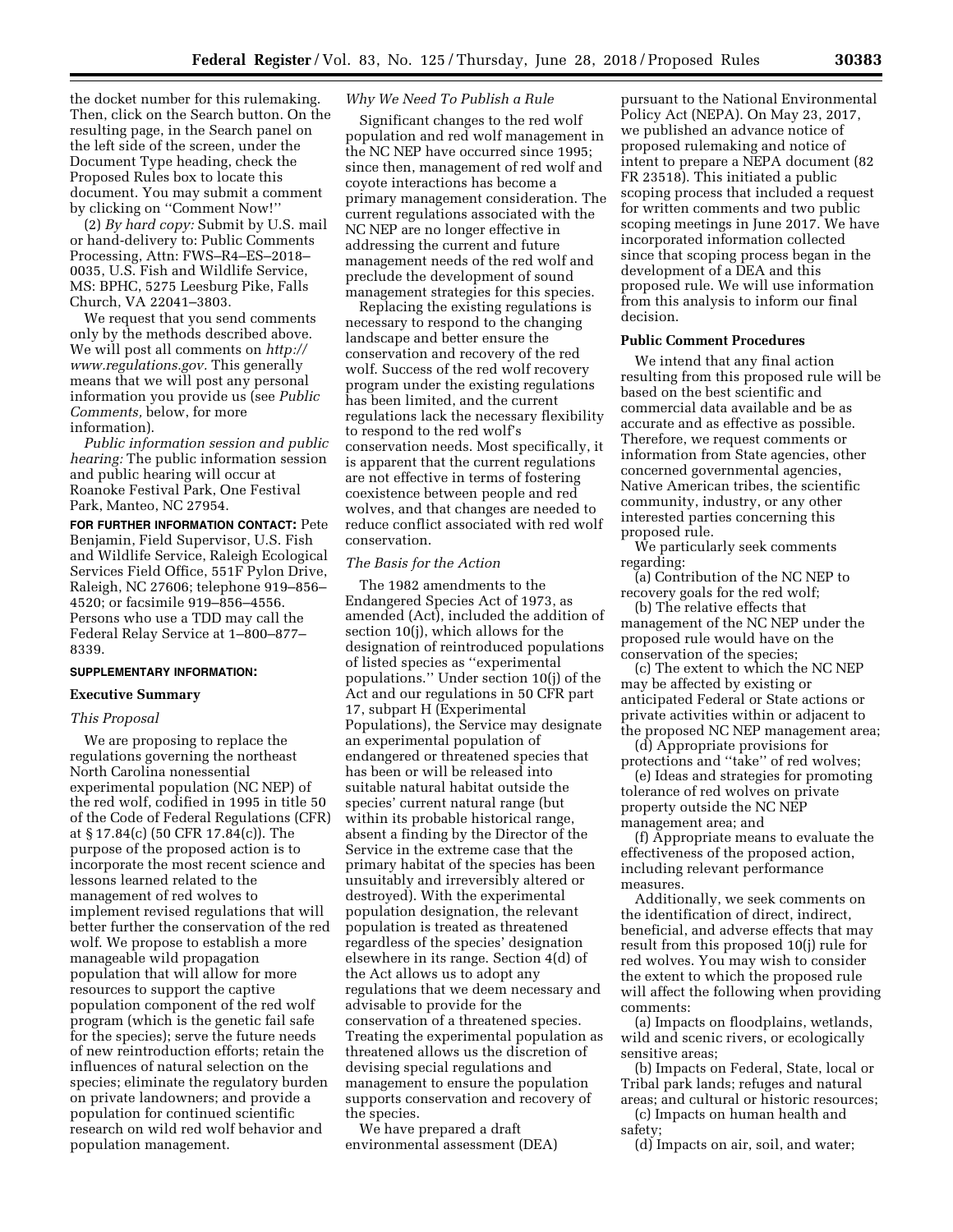(e) Impacts on prime agricultural lands;

(f) Impacts to other species of wildlife, including other endangered or threatened species;

(g) Disproportionately high and adverse impacts on minority and low income populations;

(h) Any socioeconomic or other potential effects; and

(i) Any potential conflicts with other Federal, State, local, or Tribal environmental laws or requirements.

Please include sufficient information with your submission (such as scientific journal articles or other publications) to allow us to verify any scientific or commercial information you include.

Comments and materials we receive, as well as supporting documentation we used in preparing this proposed rule, will be available for public inspection on *[http://www.regulations.gov,](http://www.regulations.gov)* or by appointment, during normal business hours, at the U.S. Fish and Wildlife Service, Raleigh Ecological Services Field Office (see **FOR FURTHER INFORMATION CONTACT**).

# *Public Information Session and Public Hearing*

On July 10, 2018, we will hold a public information session and public hearing on this proposed rule and draft environmental assessment. The times and location of the public information session and public hearing are provided under **DATES** and **ADDRESSES**, above.

We are holding the public hearing to provide interested parties an opportunity to present verbal testimony (formal, oral comments) or written comments regarding this proposed rule and the associated DEA. A formal public hearing is not, however, an opportunity for dialogue with the Service; it is only a forum for accepting formal verbal testimony.

In contrast to the public hearing, the information session will allow the public the opportunity to interact with Service staff, who will be available to provide information and address questions on this proposed rule and the DEA. We cannot accept verbal testimony at the information session; verbal testimony can only be accepted at the public hearing.

Anyone wishing to make an oral statement at the public hearing for the record is encouraged to provide a written copy of their statement to us at the hearing. In the event there is a large attendance, the time allotted for oral statements may be limited. Speakers can sign up at the hearing if they desire to make an oral statement. Oral and written statements receive equal consideration. There are no limits on

the length of written comments submitted to us.

Persons needing reasonable accommodations to participate in the information session or public hearing should contact the person listed above under **FOR FURTHER INFORMATION CONTACT**. Reasonable accommodation requests should be received no later than July 5, 2018, to help ensure availability; American Sign Language or English as a second language interpreter needs should be received no later than June 29, 2018.

# **Background**

### *Biological Information*

A species status assessment (SSA) report was prepared for the red wolf (USFWS 2018). The SSA report represents a compilation of the best scientific and commercial data available concerning the status of the species, including the impacts of past, present, and future factors (both negative and beneficial) affecting the red wolf. The SSA report underwent independent peer review by scientists with expertise in wolf biology, habitat management, and stressors (factors negatively affecting the species) to the species. The SSA report can be found on the Southeast Region website at *[https://](https://www.fws.gov/southeast/) [www.fws.gov/southeast/](https://www.fws.gov/southeast/)* and at *[http://](http://www.regulations.gov) [www.regulations.gov](http://www.regulations.gov)* under Docket No. FWS–R4–ES–2018–0035.

#### *Why We Need To Replace the Regulations*

On April 13, 1995, we published a final rule (60 FR 18940) amending the regulations at 50 CFR 17.84(c) for the nonessential experimental populations of red wolves in North Carolina and Tennessee. We refer to that final rule as the ''1995 final rule.''

Under the provisions of the 1995 final rule, the NC NEP is declining more rapidly than the worst-case scenarios described in the most recent population viability analysis (Faust et al. 2016). As described in the Red Wolf Recovery Team Report (2016), there is consensus that the current direction and management of the NC NEP is unacceptable to the Service and stakeholders. Based on the SSA review, there are significant threats to the NC NEP and conditions for recovery of the species are not favorable, indicating a self-sustainable population may not be possible. Significant changes to management actions in the NC NEP recovery area have occurred since the 1995 final rule, which was promulgated before management of red wolf and coyote interactions became a primary management consideration. The current

rule associated with the NC NEP is no longer effective in addressing the current and future management needs of the red wolf recovery program, and the regulations need to be revised to allow for the development of sound management strategies for this species.

The current regulations at 50 CFR 17.84(c) lack the needed flexibility to adapt to the arrival and proliferation of coyotes in eastern North Carolina. For example, the current regulations do not explicitly incorporate Red Wolf Adaptive Management Work Plan (RWAMWP) activities (discussed further below). Since issuance of the 1995 final rule, the coyote population has continued to expand in eastern North Carolina, thus significantly increasing the risk of hybridization between red wolves and coyotes. The risk of hybridization is exacerbated by the fact that there is a high degree of anthropogenic mortality (*e.g.,* gunshot, poisoning) in the NC NEP that presents additional challenges. Human-caused mortality, particularly during red wolf breeding season, significantly increases breeding pair disbandment, facilitating hybridization with coyotes. Furthermore, red wolf habitat in the NC NEP recovery area is discontinuous, further increasing the risk for hybridization. Additionally, sea level rise will be additive year after year and will impact the long-term viability of the current NC NEP. Based on these conditions, the Service must adapt its management to better conserve the red wolf.

The red wolf remains a conservation reliant species (*i.e.,* cannot be recovered without intense human management). Due to the spread of coyotes across the entire historical range of the red wolf, there are no coyote-free habitats where a reintroduction program could be successful without active coyote management. Furthermore, while the red wolf's genetic viability can be managed through the captive population, there is little chance of a naturally occurring wild population existing without active management for the foreseeable future, although the intensity of active management can vary with potential management scenarios and time. The RWAMWP proved successful in limiting coyote introgression and maintaining red wolf territories, but it was not designed to address other factors affecting the conservation of the species, such as anthropogenic mortality (Hinton et al. 2017). We anticipate the RWAMWP strategy will remain necessary for the NC NEP and any future NEPs.

We also believe it is apparent that the current regulations are not effective in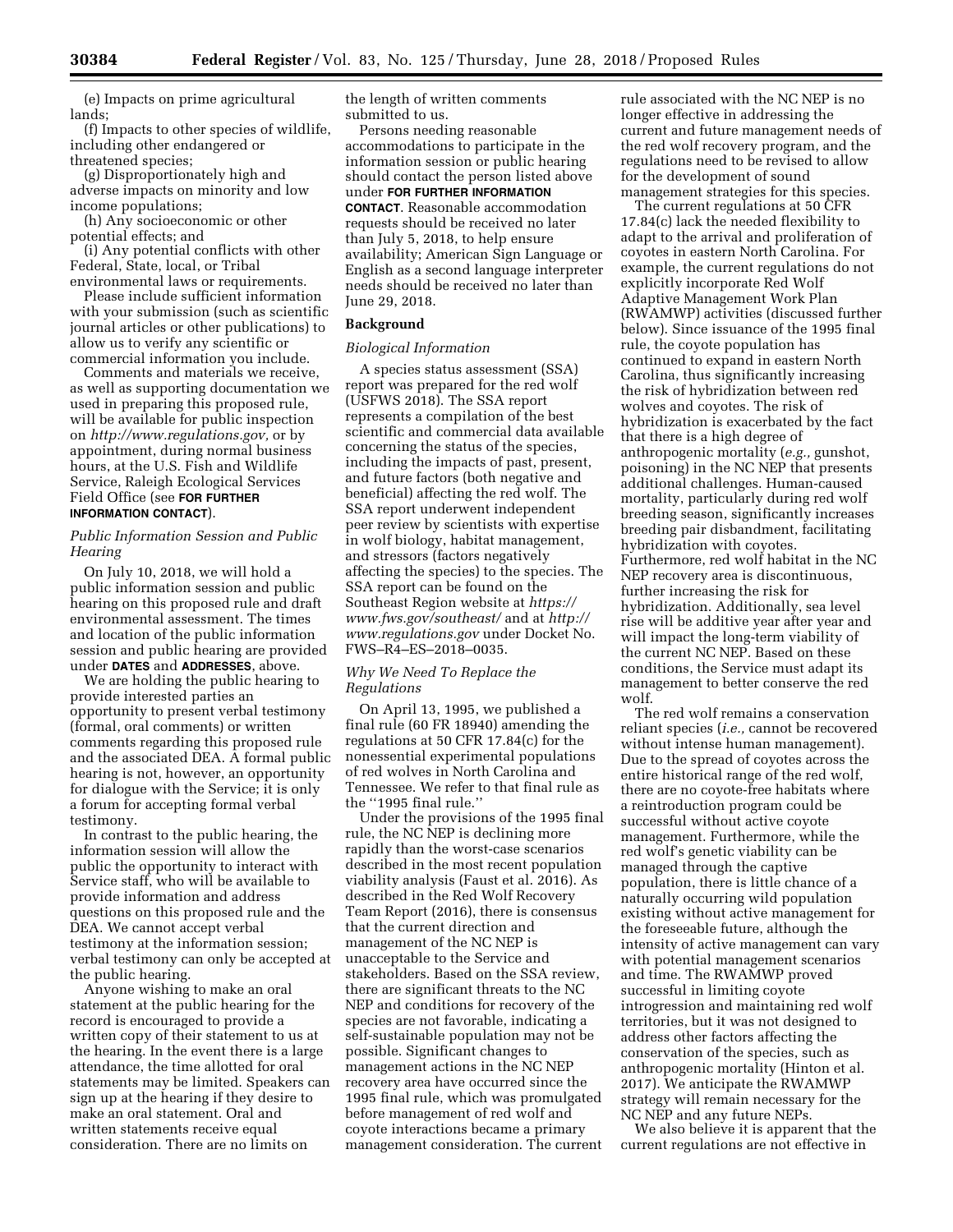terms of fostering coexistence between people and red wolves, and that changes are needed to reduce conflict associated with red wolf conservation and allow for effective management of coyotes. As discussed by Henry and Lucash (2000), without private landowner support, we will not be able to recover the red wolf. Due to the importance of private landowners' support to red wolf conservation (over 90 percent of lands in the Southeast are privately owned), socio-political factors are as important, if not more important, than ecological factors. Fundamental change is needed in the way stakeholders are engaged in management of wild red wolf populations. State agencies, nongovernmental organizations (NGO) and the Service will need to engage with the public and develop strategies for managing coyotes.

Recovery of the red wolf has conflicted with private landowners' ability to manage coyote populations. This has led to excessive losses of red wolves to anthropogenic mortality and disruption of established packs of red wolves and breeding pairs, allowing for the further expansion of coyote populations and increasing risk of red wolf/coyote hybridization. Coyote management was not a factor in 1986, when the NC NEP was first established, because coyotes were not present in the five-county NC NEP recovery area (Beaufort, Dare, Hyde, Tyrrell and Washington). Coyotes began to appear in the recovery area in the early 1990s, and they were well established in the area by 2000. This led to increased interest on the part of landowners to control coyotes and pursue them for recreational hunting and trapping. This brought regulation of coyotes by the North Carolina Wildlife Resources Commission (NCWRC) into increasing conflict with Service efforts to manage red wolves.

The Service and the NCWRC entered into an agreement in 2013, in order to improve coordination and collaboration regarding canid management and conservation on the Albemarle Peninsula. This agreement focused on improving collaboration between the agencies in areas of canid management, research, outreach, regulation, and enforcement. In 2013, a number of groups filed suit challenging the NCWRC's decision to authorize night hunting of coyotes in the red wolf recovery area, claiming that it would lead to unauthorized take of red wolves. The lawsuit was subsequently amended to include all coyote hunting in the red wolf recovery area. On May 14, 2014, the Court issued a preliminary injunction that prohibited all hunting of

coyote (day or night) in the five-county NC NEP recovery area. Under the terms of a subsequent settlement agreement among the plaintiffs and the NCWRC, the NCWRC was able to reinstitute coyote hunting in the recovery area; however, hunting is allowed by permit only, all harvest must be reported to the NCWRC, and night hunting is prohibited. In January 2015, the NCWRC approved a set of resolutions requesting that the Service declare the red wolf extinct in the wild, terminate red wolf recovery efforts in North Carolina, and remove all red wolves from the wild.

Current regulations are not effective in terms of fostering coexistence between people and red wolves, and changes are needed to reduce conflict associated with red wolf conservation. Additionally, the current regulations limit the number of red wolves that can be released on the landscape. The release of up to 12 wolves was explicitly authorized in the 1986 regulations (51 FR 41790; November 19, 1986). No additional releases were authorized during subsequent rule revisions in 1991 (56 FR 56325; November 4, 1991) and 1995 (60 FR 18940; April 13, 1995). Movement of wolves between the captive and wild populations is needed to maintain the genetic integrity of the NC NEP and the overall red wolf population.

In summary, the existing regulations lack the flexibility necessary to ensure the conservation and recovery of the red wolf. The Service is proposing replacement regulations that will allow active coyote management and better ensure active participation by landowners and the State and local officials in canid management, thereby increasing the probability of persistence of the wild population of red wolves. These wild red wolves would be the main source of animals for future establishment of new experimental populations elsewhere within the historical range of the species.

# *Proposed Replacement Regulations for the NC NEP*

Our intent with this proposed rule is to establish a fundamentally different paradigm for red wolf conservation. The rule itself would ensure protection and effective management of red wolves within the Federal lands of the Alligator River National Wildlife Refuge (NWR) and the Dare County Bombing Range (NC NEP management area).

This rule proposes to establish a NC NEP management area to include the Alligator River NWR and the Dare County Bombing Range (NC NEP management area). A small group (*i.e.,*  one or two packs likely consisting of

fewer than 15 animals) of red wolves would be maintained in the NC NEP management area. The wolves in this NC NEP management area would be actively managed under the RWAMWP.

The primary role of this population relative to the conservation of the species would be to provide a source of red wolves that are raised in, and adapted to, natural conditions for the purpose of facilitating future reintroductions.

It is anticipated that some red wolves would leave the NC NEP management area on a fairly regular basis. Although these red wolves would be considered part of the NC NEP, the proposed regulations would contain no take prohibitions of these animals on private lands and non-Federal public lands. As such, the Service has determined that no take prohibitions will apply outside the NC NEP management area. The proposed rule would require only that the Service be notified within 24 hours regarding the take of any collared animals and that the collars be returned to the Service.

A species status assessment (SSA) report was prepared for the red wolf (USFWS 2018) that contains additional information regarding the biology and status of the species. The SSA report can be found on the Southeast Region website at *[https://www.fws.gov/](https://www.fws.gov/southeast/) [southeast/](https://www.fws.gov/southeast/)* and at *[http://](http://www.regulations.gov) [www.regulations.gov](http://www.regulations.gov)* under Docket No. FWS–R4–ES–2018–0035.

Focusing management on Federal lands while removing the cumbersome procedural provisions for take of red wolves should reduce overall program costs and facilitate the State and other partners to take a more active leadership role in canid management and conservation on non-Federal lands. Limiting the designated NC NEP management area to Federal lands should also reduce conflicts between the State, the Service and any other stakeholders regarding authorized management of coyotes on private lands.

Despite the challenges and limitations facing the NC NEP, managing a smaller wild population is important to fostering the species in the wild. This management approach will allow more resources to support the captive population and ability to establish other wild populations. It will also help retain some of the influences of natural selection, serve as a small propagation population for future new reintroduction efforts, and could provide a population for continued scientific research on wild behavior. Research would be authorized and encouraged and could be targeted at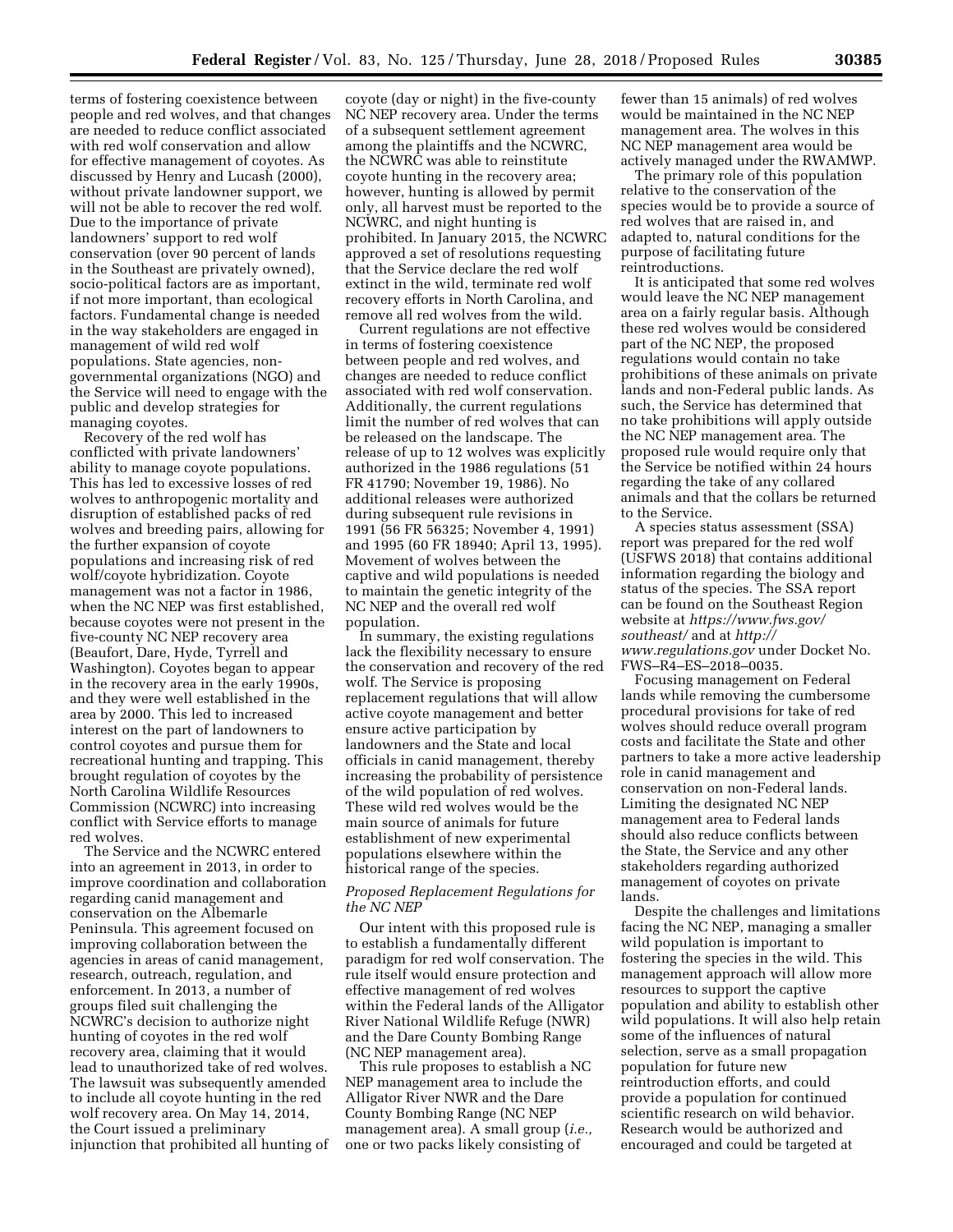filling key knowledge gaps to inform future reintroduction efforts at other sites, specifically focused on better understanding the behavioral and ecological factors that reproductively separate red wolves and coyotes with a view toward developing more efficient and sustainable management techniques. This research would focus on predator-prey dynamics, maintenance of genetic integrity, and management of hybridization. Public education and outreach activities would continue.

### *Statutory and Regulatory Framework*

The 1982 amendments to the Act (16 U.S.C. 1531 *et seq.*) included the addition of section 10(j), which allows for the designation of reintroduced populations of listed species as 'experimental populations." Before section 10(j) created the ''experimental'' designation, "[l]ocal opposition to reintroduction efforts, . . . stemming from concerns about the restrictions and prohibitions on private and Federal activities contained in sections 7 and 9 of the Act, severely handicapped the effectiveness of [reintroductions] as a management tool'' (51 FR 41790; November 19, 1986). The provisions of section 10(j) were enacted to ameliorate concerns that reintroduced populations will negatively impact landowners and other private parties by giving the Secretary of the Interior greater regulatory flexibility and discretion in managing the reintroduction of listed species to encourage recovery in collaboration with partners, especially private landowners. Congress specifically contemplated that the release of experimental populations of predators, such as red wolves, could allow for the directed taking of these animals if the release were frustrated by public opposition. Also, Congress noted that permits for takings of experimental populations would not be necessary if such populations were treated as threatened, thus indicating take would not be prohibited. See H.R. Rep 97–567 (1982).

Under section 10(j) of the Act and our regulations at 50 CFR 17.81, the Service may designate an endangered or threatened species that has been or will be released into suitable natural habitat outside the species' current natural range (but within its probable historical range, absent a finding by the Director of the Service in the extreme case that the primary habitat of the species has been unsuitably and irreversibly altered or destroyed) as an experimental population.

Before authorizing the release as an experimental population of any

population (including eggs, propagules, or individuals) of an endangered or threatened species, and before authorizing any necessary transportation to conduct the release, the Service must find, by regulation, that such release will further the conservation of the species. Conservation is defined by the Act as the use of all methods and procedures which are necessary to bring any endangered or threatened species to the point at which the measures provided pursuant to the Act are no longer necessary. In short, experimental populations must further a species' recovery. In making such a finding, the Service uses the best scientific and commercial data available to consider: (1) Any possible adverse effects on extant populations of a species as a result of removal of individuals, eggs, or propagules for introduction elsewhere; (2) the likelihood that any such experimental population will become established and survive in the foreseeable future; (3) the relative effects that establishment of an experimental population will have on the recovery of the species; and (4) the extent to which the introduced population may be affected by existing or anticipated Federal or State actions or private activities within or adjacent to the experimental population area.

Furthermore, as set forth at 50 CFR 17.81(c), all regulations designating experimental populations under section 10(j) must provide: (1) Appropriate means to identify the experimental population, including, but not limited to, its actual or proposed location, actual or anticipated migration, number of specimens released or to be released, and other criteria appropriate to identify the experimental population(s); (2) a finding, based solely on the best scientific and commercial data available, and the supporting factual basis, on whether the experimental population is, or is not, essential to the continued existence of the species in the wild; (3) management restrictions, protective measures, or other special management concerns of that population, which may include but are not limited to, measures to isolate and/ or contain the experimental population designated in the regulation from natural populations; and (4) a process for periodic review and evaluation of the success or failure of the release and the effect of the release on the conservation and recovery of the species.

Under 50 CFR 17.81(d), the Service must consult with appropriate State game and fish agencies, local governmental entities, affected Federal agencies, and affected private landowners in developing and implementing experimental population rules. To the maximum extent practicable, section 10(j) rules represent an agreement between the Service, the affected State and Federal agencies, and persons holding any interest in land that may be affected by the establishment of an experimental population. Based on the best available information, we must determine whether the experimental population is essential or nonessential to the continued existence of the species. The regulations (50 CFR 17.80(b)) state that an experimental population is considered essential if its loss would be likely to appreciably reduce the likelihood of survival of that species in the wild.

Under this NEP designation, all members of the population are treated as if they were listed as a threatened species for the purposes of establishing protective regulations, regardless of the species' designation elsewhere in its range. This approach allows us to develop tailored conservation measures that we deem necessary and advisable to provide for the conservation of the species. In these situations, the general regulations at 50 CFR 17.31 do not apply. The protective regulations adopted for an experimental population in a section 10(j) rule contain the applicable prohibitions and exceptions for that specific population. We find it necessary and advisable to apply section 9 prohibitions for endangered species and section 10 exceptions within the NC NEP management area.

Section 7(a)(2) of the Act requires that Federal agencies, in consultation with the Service, ensure that any action they authorize, fund, or carry out is not likely to jeopardize the continued existence of an endangered or threatened species or adversely modify its critical habitat. For the purposes of section  $7(a)(2)$ , we treat an NEP as a threatened species only when the NEP is located within a National Wildlife Refuge or unit of the National Park Service. Under the proposed rule, this means intra-agency consultation would be required for activities on the Alligator River NWR.

When members of an NEP are located outside a National Wildlife Refuge or National Park Service unit (in this case, on Dare County Bombing Range), then, for the purposes of section 7, they are treated as species proposed for listing, not as threatened species. This means section 7(a)(2) of the Act does not apply. Instead, section 7(a)(4) applies. This provides the Service with additional flexibility because under section 7(a)(4), Federal agencies are only required to confer (rather than consult) with the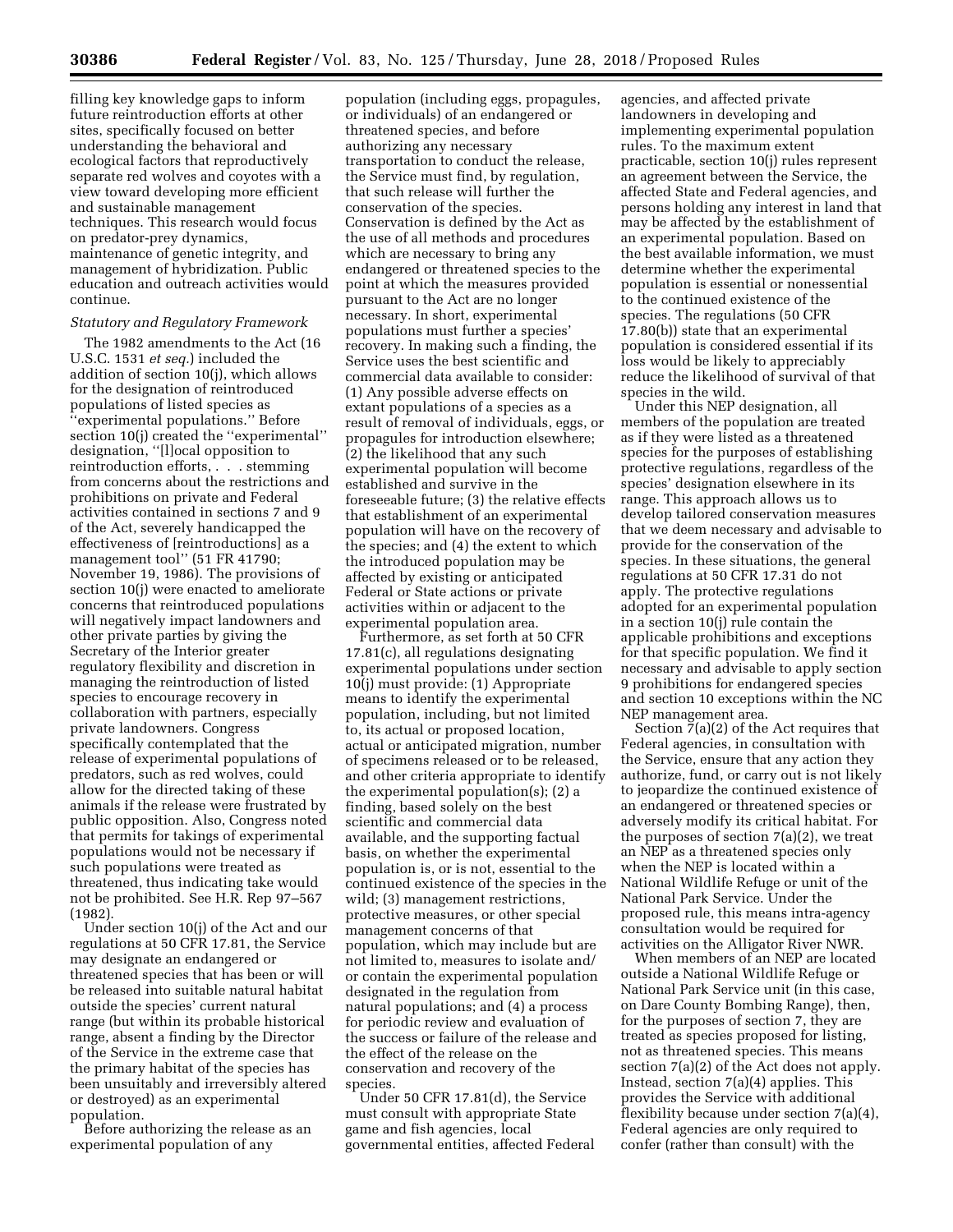Service on actions that are likely to jeopardize the continued existence of a species proposed to be listed. Section 7(a)(4) conference recommendations are non-binding and optional to the agencies carrying out, funding, or authorizing the action at issue. Therefore, section 7(a)(2) consultation would not be required for actions that occur outside of Alligator River NWR (*i.e.,* on Dare County Bombing Range).

#### *Previous Federal Actions*

The red wolf was originally listed as a species threatened with extinction under the Endangered Species Preservation Act of 1966 (32 FR 4001; March 11, 1967). This species is currently listed as an endangered species under the Act. The demise of the red wolf was directly related to human activities, such as predator control efforts at the private, State, and Federal levels and conversion of prime habitat to other purposes.

Historically, the red wolf range included Texas and Louisiana to the Ohio River Valley and up the Atlantic Coast into northern Pennsylvania or southern New York, and perhaps farther north (Wildlife Management Institute (WMI) 2014; for reference, see *[http://](http://www.regulations.gov) [www.regulations.gov,](http://www.regulations.gov)* Docket No. FWS– R4–ES–2017–0006). However, by the mid-1970s, the only remaining population occurred in southeastern Texas and southwestern Louisiana (WMI 2014). In 1975, it became apparent that the only way to save the red wolf from extinction was to capture as many wild animals as possible and place them in a secured captivebreeding program. This decision was based on the critically low numbers of animals left in the wild, poor physical condition of those animals due to disease and internal and external parasites, the threat posed by an expanding coyote (*Canis latrans*) population, and consequent hybridization.

The Service removed the remaining red wolves from the wild and used them to establish a breeding program with the objective of restoring the species to a portion of its former range. Ultimately, 14 animals formed the basis of the Red Wolf Captive Breeding Program with the Point Defiance Zoo and Aquarium in Tacoma, Washington. By 1986, the captive-breeding program held 80 red wolves in seven facilities and public and private zoos across the United States. With the red wolf having been extirpated from its entire historical range, the Service took action to reestablish a wild population.

In 1986, the Service published a final rule in the **Federal Register** (51 FR

41790; November 19, 1986) to reintroduce red wolves into Alligator River NWR, Dare County, North Carolina. Alligator River NWR was chosen due to the absence of coyotes, lack of major livestock operations, and availability of prey species. The red wolf population in Dare County (Alligator River NWR) and adjacent Tyrrell, Hyde, and Washington Counties was determined to be a nonessential experimental population (NEP) under section 10(j) of the Act (a "10(j) rule").

In 1991, the Service published a final rule (56 FR 56325; November 4, 1991) that added Beaufort County to the counties where the 1986 NEP designation would apply and provided for introduction of a second NEP of red wolves in the Great Smoky Mountains National Park (Park), Haywood and Swayne Counties, North Carolina, and Blount, Cocke, and Sevier Counties in Tennessee. The second NEP's efforts were discontinued in 1998 (63 FR 54151, October 8, 1998; USFWS 2007) due to lack of resources in the area, poor pup survival, and the dispersal patterns of red wolves released onsite. The surviving animals from the Park were placed in captivity or transferred to the NC NEP.

From 1987 through 1992, recovery officials released 42 red wolves to establish the NC NEP. In 1993, the experimental population was expanded with reintroductions at Pocosin Lakes NWR in North Carolina. The 10(j) rule was modified again in 1995 (60 FR 18940; April 13, 1995) to revise and clarify the incidental take provision; revise the livestock owner take provision; add harassment and take provisions for red wolves on private property; revise and clarify the vaccination and recapture provision; and apply the same taking (including harassment) provisions to red wolves outside the experimental population area, except for reporting requirements. Today, the only population of red wolves in the wild is the NC NEP established in the five counties of the Albemarle peninsula (see map in supporting documents at *[http://](http://www.regulations.gov) [www.regulations.gov,](http://www.regulations.gov)* Docket No. FWS– R4–ES–2018–0035). All other individuals of this species are found in captive facilities around the country. The NC NEP has been closely monitored and managed since the first introductions in 1986.

Management of red wolves in the NC NEP has changed over the years in response to our expanding knowledge of red wolf behavior and ecology and changing conditions within the NC NEP recovery area. The 1986 10(j) rule anticipated that red wolves would stay

within the bounds of Alligator River NWR and the Dare County Bombing Range. Red wolves leaving this area were to be captured and returned to the NWR or placed in captivity. We quickly learned the shortcomings of this approach, as red wolves left the NWR within a few months of the initial releases. Some red wolves were captured and returned. In other cases, the Service entered into agreements with landowners to authorize the management of red wolves on private lands. In 1995, we amended the 10(j) rule to revise and clarify the incidental take provision, revise the livestock owner take provision, add harassment and take provisions for red wolves on private property, and apply the same taking (including harassment) provisions to red wolves outside the experimental population area (NC NEP recovery area) (60 FR 18940; April 13, 1995). In the early 1990s, expansion of coyotes into the NC NEP recovery area resulted in interbreeding and coyote gene introgression into the red wolf population. In 1999, to reduce interbreeding between red wolves and coyotes, the Service developed the RWAMWP, which utilized sterilized coyotes as territorial ''placeholders.'' Placeholders, which could not produce offspring should they mate, were expected to hold territory, thereby excluding other coyotes. Placeholders would eventually be replaced on the landscape either through competition with red wolves or through management actions. Throughout the history of the program, red wolves (and since 2000), placeholders have been monitored via telemetry, vaccinated against diseases prevalent in canids, and intensively studied in conjunction with a number of field research projects.

As provided in the current regulations at 50 CFR 17.84(c), our staff has implemented management actions involving direct take of red wolves. This has included recapture of red wolves to: Replace telemetry collars; provide routine veterinary care; move red wolves from place to place to establish breeding pairs or to address management issues; and to remove animals from the wild population that were a threat to human safety or property, or that were severely injured or diseased. Also, as provided for in the current regulations, animals have been captured when private landowners requested their removal, and lethal take authorizations have been issued pursuant to 50 CFR  $17.84(c)(4)(v)$ .

In 2013, the Service initiated a formal review of the NC NEP due to concerns regarding its effectiveness and high costs. The Service contracted with the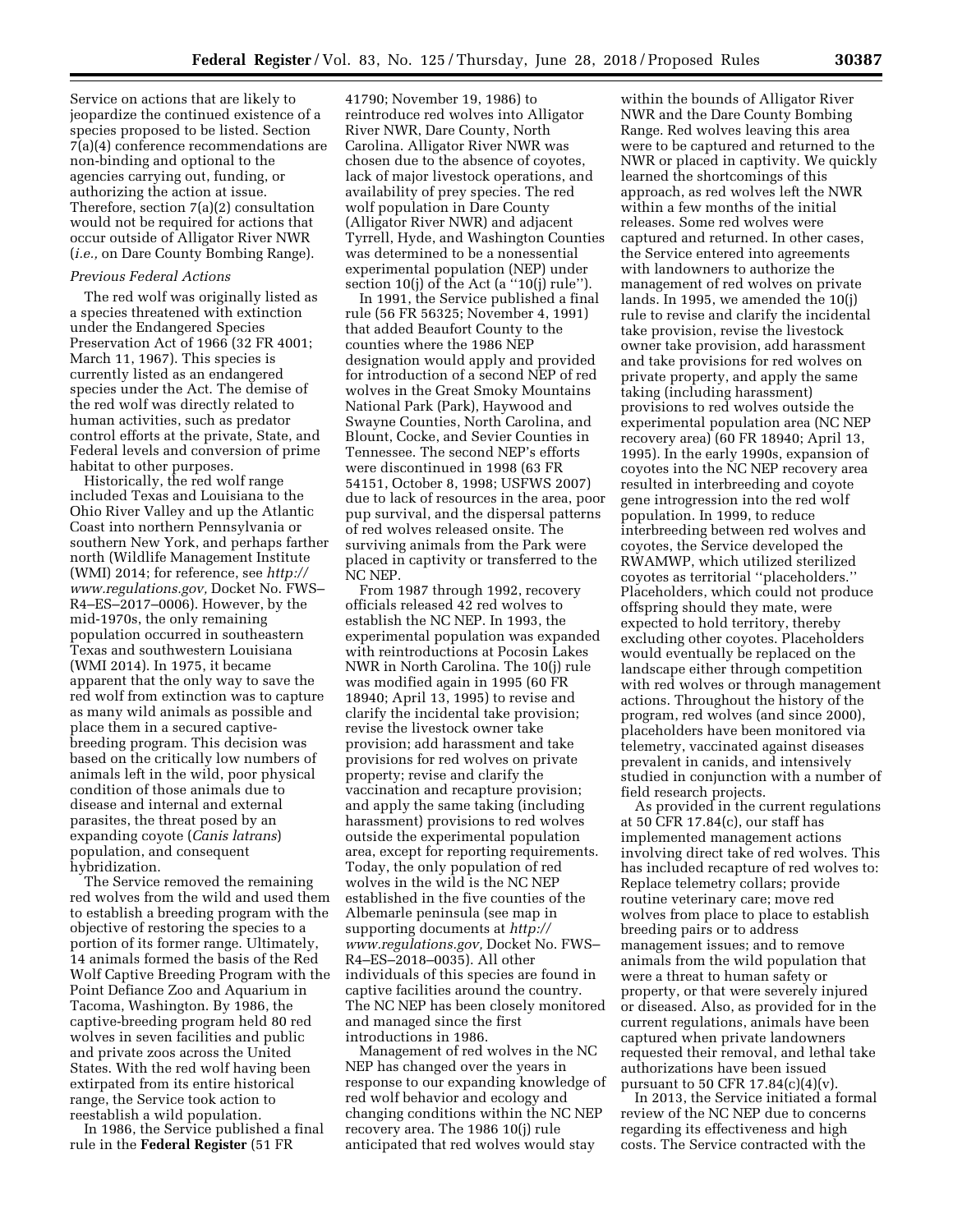Wildlife Management Institute (WMI) to conduct a review. The WMI review (WMI 2014) found multiple areas of concern related to NC NEP management and regional oversight; interpretation of the 10(j) rule; program costs and efficacy; the relationship of the NEP to other aspects of red wolf recovery; and landowner, community, and State support. Based on the findings of the WMI review (WMI 2014), the Service decided to suspend those management activities not explicitly authorized in the 1995 final rule and related compliance documents (*e.g.,* section 7 consultation under the Act, NEPA), including release of additional red wolves from the captive population into the NC NEP recovery area and deployment of placeholder coyotes. Additionally, a Department of the Interior Office of the Inspector General (OIG) Report found that the Red Wolf Recovery Program released more wolves than it originally proposed and acted contrary to its rules by releasing wolves on to private lands (OIG 2016).

# **Findings**

As discussed under *Statutory and Regulatory Framework,* several findings are required before establishing an experimental population. Below are our findings.

# *Is the experimental population wholly separate geographically from nonexperimental populations of the same species?*

Yes. The red wolf was considered extinct in the wild by 1980 (USFWS 1990). As such, red wolves of the NC NEP will be wholly separate from any non-experimental population and will have no effect on any extant wild population of red wolves.

Most red wolves in existence today are held in captivity as part of the Red Wolf Species Survival Plan (SSP). Currently, there are approximately 221 red wolves at over 43 facilities across the country that support the captive population. Among others, two of the main goals of the Red Wolf SSP are to maintain 80 to 85 percent of the genetic diversity found in the original founder stock diversity for a period of 150 plus years, and to achieve a captive population size of 330 animals (USFWS 1990). There are currently 24 known (*e.g.,* radio-collared) red wolves in the wild within the five-county NC NEP with an estimated total population in the wild of approximately 30 to 35 individuals.

# *Is the experimental population area in suitable natural habitat outside the species' current range, but within its probable historical range?*

Yes. In North Carolina, reintroduced wolves have used many habitats, including agricultural lands, pine forests, and pocosins (*e.g.,* a wetland found in coastal areas with sandy peat soil and shrubs throughout; Kelly et al. 2004, Trani and Chapman 2007). The WMI (2016) conducted a review of all available information related to the historical range of the red wolf. It concluded that previous range maps developed and used by the Service for the Red Wolf Recovery Program were too restrictive. An accurate predictor of the historical red wolf range includes all or parts of several Level II ecoregions including the Mississippi Alluvial and Southeast United States Coastal Plains, Ozark/Ouachita Appalachian Forests, South Central Semi-Arid Prairies, Southeastern United States Plains, and the Texas-Louisiana Coastal Plains. This area encompasses the southeastern United States, from southern Texas northeastward through eastern Oklahoma, southern and central Missouri into Illinois and southern Iowa; then east across southern Indiana and Ohio, and across Pennsylvania and New Jersey to the New York Bight; then south to the tip of the Florida Peninsula. Therefore, the NC NEP is within the probable historical range.

The fact that red wolves have existed on the Albemarle Peninsula since 1986, and have successfully established packs and territories (especially within the Alligator River NWR), survived, and reproduced, indicates that the habitat is suitable. Despite anticipated future habitat changes related to sea level rise, we expect the habitat to remain suitable for the foreseeable future. Therefore, the NC NEP is within suitable habitat for the red wolf.

# *Is the experimental population essential to the continued existence of the species?*

Before authorizing the release of any experimental population outside the current range of the species, the Act instructs us to determine whether an experimental population is essential to the continued existence of an endangered or threatened species. Our regulations define essential experimental populations as those ''whose loss would be likely to appreciably reduce the likelihood of the survival of the species in the wild'' (50 CFR 17.80(b)). The Service defines ''survival'' as the condition in which a species continues to exist in the future

while retaining the potential for recovery (USFWS and National Marine Fisheries Service 1998). Inherent in our regulatory definition of essential is the impact the potential loss of the experimental population would have on the species as a whole (USFWS 1984). All experimental populations not meeting this bar are considered nonessential (50 CFR 17.80(b)).

The Service previously determined that this experimental population of red wolves was nonessential in the 1986 final rule because even if the entire experimental population was lost, it would not appreciably reduce the prospects for future survival of the species because red wolves are still maintained in the captive-breeding program and we have proven capacity to successfully start a wild population from captive stock. As these circumstances have not changed, the NC NEP remains a nonessential population as it was established in 1986, and remained through subsequent amendments to the regulations. It is instructive that Congress did not put requirements in section 10(j) of the Act to reevaluate the determination of essentiality after a species has been reestablished in the wild. While our regulations require a ''periodic review and evaluation of the success or failure of the release and the effect of the release on the conservation and recovery of the species'' (50 CFR  $17.81(c)(4)$ , this has not been interpreted as requiring reevaluation and reconsideration of a population's essentiality status (USFWS 1991; USFWS 1994; USFWS 1996). Recently a ruling in a case in the U.S. District Court for the District of Arizona (*Center for Biological Diversity* v. *Jewell,* 2018 WL 1586651 (D. Ariz. March 31, 2018)) found that the Service should have revisited the essentiality determination for the experimental population of the Mexican gray wolf (*Canis lupus baileyi*) when revising the 10(j) rules governing that population. An important difference between the revision of the Mexican gray wolf 10(j) rule revision and this proposed rule is that the revision of the Mexican gray wolf 10(j) rule expanded the area covered by the experimental population designation into areas not previously included; whereas this proposed rule for the red wolf does not. All of the considered alternatives either sustain, reduce, or terminate the existing NEP rather than expanding it into new areas outside the species' current range.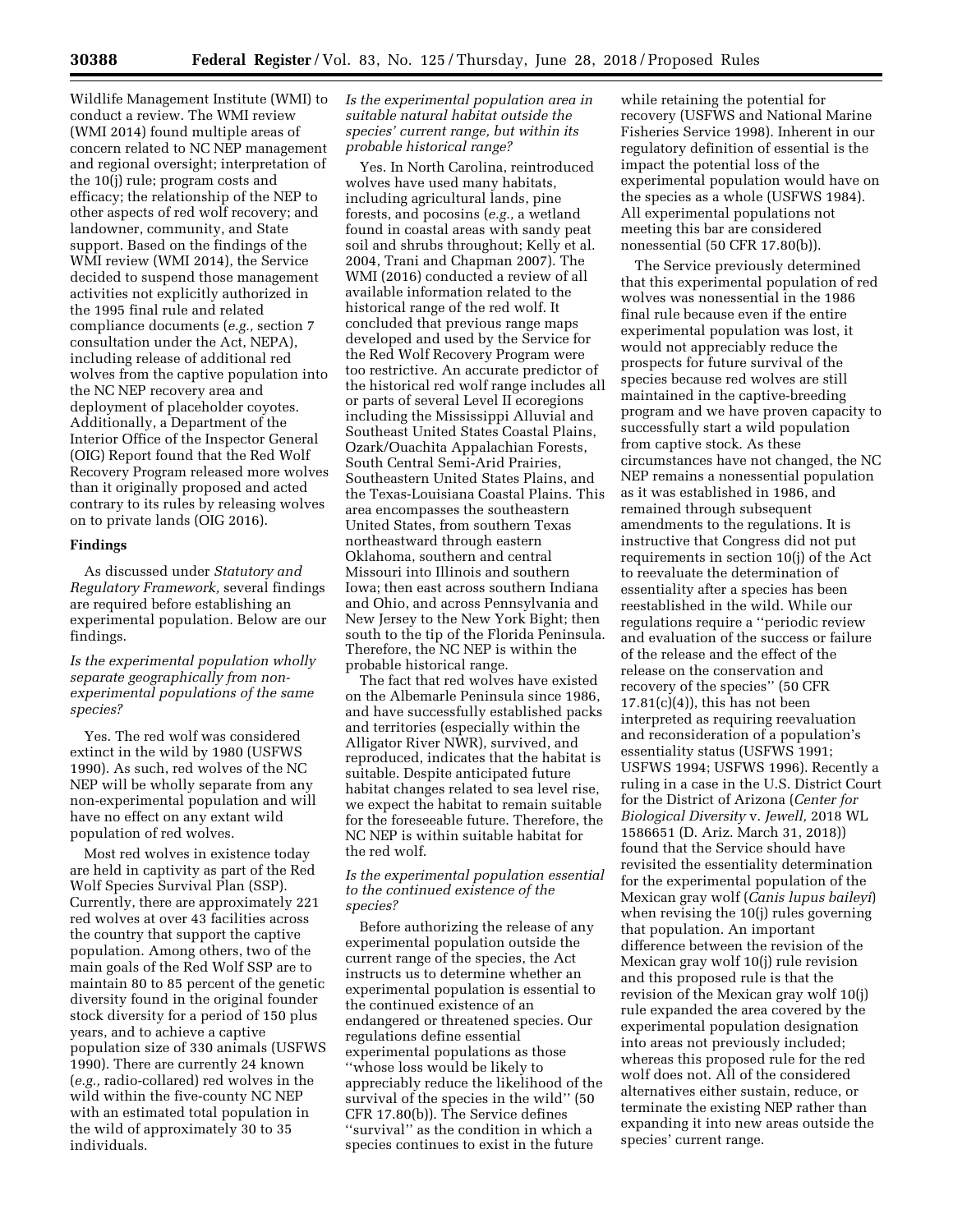*Does the establishment of the experimental population and release into the NC NEP further the conservation of the species?* 

### Yes.

(1) Are there any possible adverse effects on existing populations of the red wolf as a result of removal of individuals for introduction elsewhere?

As stated above, the only other known red wolves in existence are held in captivity as part of the captive population. While one of the primary functions of the captive population is to provide animals for reintroduction to the wild, such reintroductions could adversely affect the captive population by reducing its size and genetic diversity. The Red Wolf Population Viability Analysis (Faust et al. 2016) indicates that the captive population at its current size can support the releases from the captive population into the NC NEP without adversely affecting the captive population, but this capacity is limited and releases above this level (such as those that may be needed to establish additional NEP sites) may adversely affect the captive population. The Service is currently working with our SSP partners and others to expand the captive population in order to better conserve genetic diversity and support additional reintroduction efforts.

(2) What is the likelihood that any such experimental population will become established and survive in the foreseeable future?

Between the initial designation of the nonessential experimental population in North Carolina in 1986 and 1995, the reintroduction experiment was successful and generated benefits that extended beyond the immediate conservation of red wolves (60 FR 18940; April 13, 1995). However, by approximately 2005, the red wolf population within the five-county NC NEP had leveled off and begun to decline. It was also during this time (the mid-1990s through early 2000s) that a change occurred that fundamentally altered the dynamics of the NC NEP and red wolf conservation generally: The arrival of coyotes on the Albemarle Peninsula and the impacts of that arrival on human tolerance of red wolves.

By the early to mid-1990s, coyotes had become established on the Albemarle Peninsula and had begun to breed with red wolves (Kelly et al. 1999; Phillips et al. 2003). As noted above, the fact that red wolves and coyotes can and do interbreed when mature was a key factor that threatened the red wolf with extinction in southeastern Texas and

southwestern Louisiana in the mid-1970s. One of the factors that led to the selection of the Alligator River NWR as the first reintroduction site in 1987 was that the range of the coyote had not yet expanded to include eastern North Carolina. The arrival of coyotes in the five-county NC NEP renewed the threat that the red wolf genome would be subsumed into the coyote genome through genetic introgression.

In 1999, a workshop was convened that brought together over 40 red wolf experts (Kelly et al. 1999). At this workshop, information was presented indicating that genetic introgression with coyotes could result in the loss of a unique red wolf genome within a few generations. Recognizing the urgency of the threat posed by coyotes, the workshop participants developed the RWAMWP (Kelly et al. 1999).

The RWAMWP divided the Albemarle Peninsula into management zones with different objectives for red wolf and coyote management within each. The zones were designed to prioritize management activities with the objective of maintaining a gradient from east to west across the Albemarle Peninsula; with the eastern end of the peninsula populated almost exclusively with red wolves (Zone 1), the western end populated with coyotes (Zone 3), and a zone in the middle (Zone 2) where coyote-red wolf interactions would be closely monitored and adaptively managed (USFWS 2013; for reference, see *[http://www.regulations.gov,](http://www.regulations.gov)* Docket No. FWS–R4–ES–2018–0035).

One of the challenges in implementing the RWAMWP was the need for reliable methods to quickly distinguish between red wolves, hybrids, and coyotes, as adult hybrids can vary greatly in appearance from nearly wolf-like to nearly coyote-like, and puppies are essentially indistinguishable. Miller et al. (2003) were able to develop a reliable test based on blood samples. The RWAMWP also depended on the development of an effective means of managing intraspecific matings. The Service's experience in Texas and Louisiana had demonstrated that efforts focused on eradicating coyotes from the area were ineffective. The RWAMWP pioneered the use of sterile placeholders to manage space and red wolf-coyote interactions (Seidler and Gese 2012; Gese and Terletzky 2015). Implementation of these management practices also required the continued cooperation of private landowners to gain access to the animals and dens off Federal lands (Kelly et al. 1999).

By implementing the intense management described in the

RWAMWP and constant releases from captivity (*e.g.,* pup fostering), genetic introgression from the growing coyote population into the red wolf population was reduced (Bohling et al. 2016). The RWAMWP appeared in 2015 to be effectively limiting genetic introgression (less than 4 percent coyote ancestry from introgression since the reintroduction began) into the red wolf population, although hybridization is seen as an ongoing challenge (Gese et al. 2015; USFWS 2018). With this intense management strategy and continued strategic releases of red wolves from the SSP, the red wolf population continued to increase and by 2005, reached a peak population of approximately 130 and 150 animals and over 20 breeding pairs (USFWS 2007; Hinton et al. 2016).

The RWAMWP effectively addressed the immediate threat to red wolves posed by the arrival of the coyote, namely genetic introgression (Bohling et al. 2016). It did not address the indirect threat posed by the arrival of the coyote (loss of red wolves associated with coyote control activities), and this threat would not begin to manifest itself until approximately 2005. As coyotes expanded their range and numbers throughout North Carolina and the eastern United States, citizens (including landowners and land managers on the Albemarle Peninsula) became increasingly concerned about the growing coyote population and interested in pursuing measures to control them (North Carolina Wildlife Resources Commission 2012).

Since approximately 2005, red wolf numbers within the five-county NC NEP have declined significantly. At present, in the five-county NC NEP, the birth rate is not sufficient to overcome the losses to mortality. This situation is further aggravated by introgression, which effectively reduces births of pure red wolves. There are now insufficient unrelated red wolves to replace lost breeders, and, therefore, the population cannot recover from their losses and overcome mortality. This has resulted in a steadily declining population (USFWS 2018). Without substantial intervention, complete loss of the NC NEP will likely occur within as few as 8 years (Faust et al. 2016). The NC NEP could avoid extirpation and be viable (less than 10 percent chance of extirpation in 125 years) as a population with intervention (Faust et al. 2016; see also USFWS 2018).

However, based on our experience over the past decade and the current status of the species, we conclude that our current regulations are not conducive to increases in red wolf reproduction and survival in the NC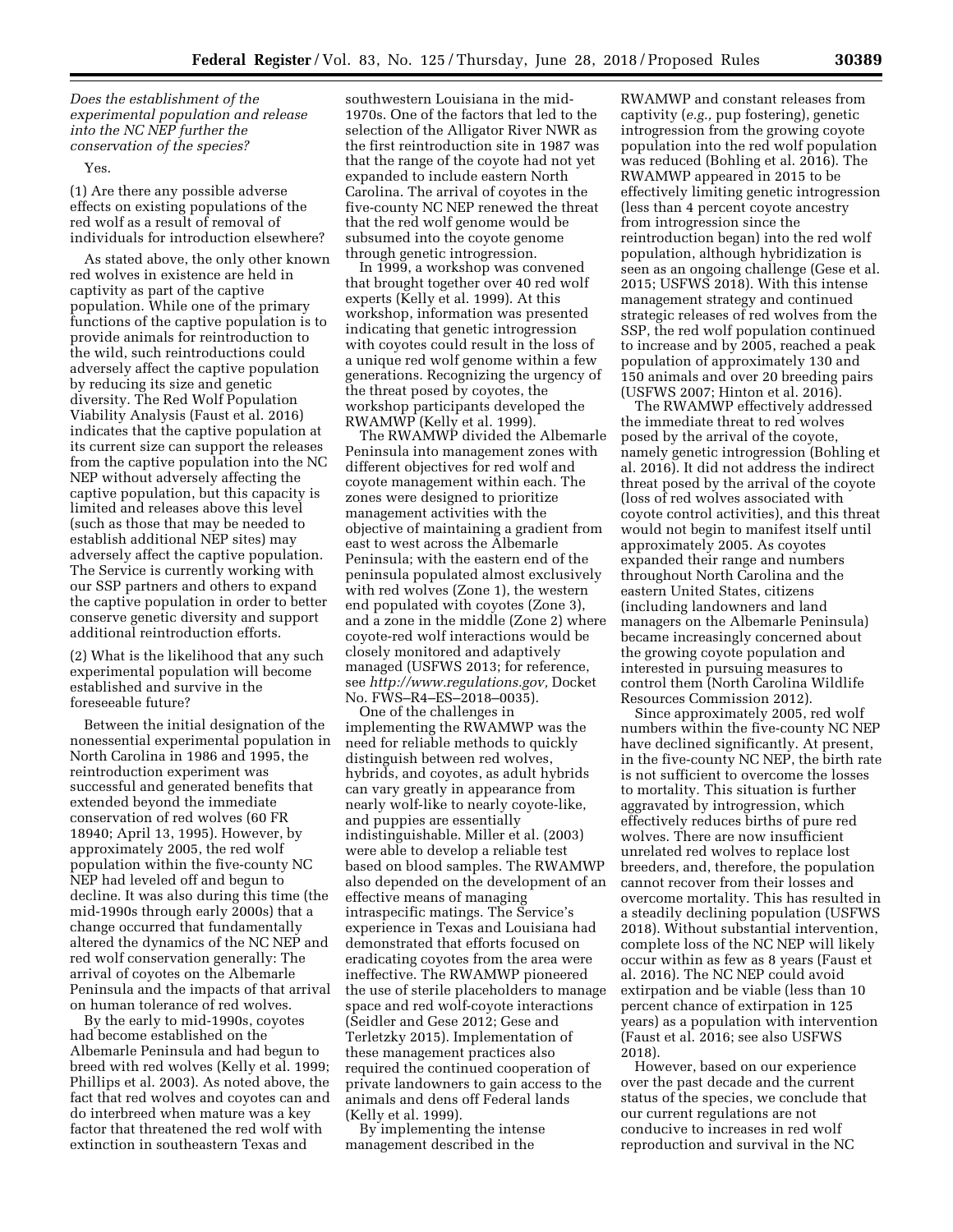NEP, and, in fact, the likelihood of the NC NEP persisting under the current regulations is very low. Indeed, the red wolf PVA indicates that under current management, the NC NEP is projected to be extirpated in as few as 8 years (Faust et al. 2016). The current conditions in the NC NEP are not favorable for red wolf self-sustainability and survival (Hinton et al. 2017a). Hinton et al. (2017a) concluded that ''[a]lthough the RWAMWP was successful in limiting coyote introgression (Gese and Terletzky 2015, Gese et al. 2015), it was not successful in providing conditions favorable for red wolf survival.'' Despite the considerable financial, personnel, and logistical investment, basic conditions conducive to wolf population self-sufficiency simply have not been achieved. The main reasons for the presence of these unfavorable conditions include lack of authorization to release additional animals from the captive population. The current regulations do not authorize the release of animals from the captive population beyond the 12 specified in the original 1986 10(j) rule (51 FR 41790; November 19, 1986). An additional issue creating unfavorable conditions is anthropogenic mortality and subsequent population decline and hybridization with coyotes, the combination of which the RWAMWP was not designed to address (Hinton et al. 2017). The proposed regulations seek to address these issues by authorizing the release of up to five animals per year from the captive population into the NC NEP management area and the implementation of the RWAMWP. By providing a new framework for managing red wolves on the Alligator River National Wildlife Refuge and the Dare County Bombing Range, we anticipate having at least two packs of red wolves in the NC NEP management area.

As noted above, the RWAMWP was implemented to establish a framework to limit hybridization between red wolves and coyotes, not to address factors affecting red wolf survival such as excessive anthropogenic mortality. Serenari et al. (2018) stated that red wolf recovery efforts will need to overcome political and logistical obstacles to human coexistence with red wolves. They analyzed data regarding human attitudes toward red wolf and coyote management in the context of Stone's (2002) policy goals framework (equity, liberty, security, and efficiency). This proposed rule offers the opportunity to foster coexistence by increasing freedom of private landowners regarding management of canids on their lands.

The current five-county NC NEP is the only area in the State requiring a permit for coyote hunting and a prohibition on nighttime coyote hunting, due to the presence of red wolves and the increased risk of mistaken identity. This disparate treatment of landowners in the five-county NC NEP raises equity issues that foster resentment towards the presence of red wolves and has limited access to private lands for red wolf managers. This resentment is one of the most important factors hindering the conservation of the red wolf. Implementing this proposed rule is expected to minimize or even eliminate landowner resentment toward the red wolf, therefore furthering the conservation of the species.

Implementing this proposed rule will also increase local residents' sense of security, as having private lands identified as part of a Federal endangered species recovery program has raised landowner concerns about potential land use restrictions, although no restrictions have ever been proposed by the Service.

Implementing this proposed rule will also increase the efficiency of red wolf conservation efforts by focusing Service resources within the smaller NC NEP management area. This could have the further benefit of allowing Service resources to be redirected to other species recovery efforts, increasing capacity of the captive population and exploring additional reintroduction opportunities.

Fostering coexistence between people and wolves is an essential element of all wolf conservation efforts, particularly so for the red wolf given that the vast majority of its historical range is comprised of private land. The extent to which this proposed rule fosters coexistence will depend on the ability of the Service and stakeholders to define policy goals related to red wolf recovery in terms of equity, liberty, security, and efficiency that balance the interests of those who support red wolf conservation and those with grave concerns regarding red wolf conservation. Red wolves in the NC NEP would continue to use private lands. Animals having genetic importance may be trapped and moved to either the NC NEP management area or captivity; however, most would remain on the landscape with their survival dependent on landowner tolerance and cooperation without regulation. It is unknown whether such a balance can be struck in eastern North Carolina or elsewhere, but this proposed rule seeks to find that balance. The Service is committed to investing locally in public education and outreach, with a goal towards local

red wolf appreciation and peaceful coexistence with landowners since landowners will have no take prohibitions of red wolves on private lands.

(3) What are the relative effects that establishment of an experimental population will have on the recovery of the red wolf?

This proposed rule would have several beneficial effects that further the conservation of the species. First and foremost, it would retain a wild population of red wolves to exercise natural behaviors and adaptations to wild conditions. At a minimum, these animals would be important for retaining these aspects of red wolf behavioral ecology and serve as a wild stock for future reintroduction efforts. Second, it would enable the Service to focus limited resources on broader recovery efforts such as working with partners to grow the captive population to the established recovery goal and exploring additional reintroduction sites. Third, this proposed rule has a goal of furthering red wolf appreciation and peaceful coexistence with local landowners since landowners will have no take prohibitions of red wolves on private lands. If successful, this would be invaluable tools for red wolf recovery range-wide.

The risk associated with the proposed action is that the very small number of red wolves that can be supported within the proposed NC NEP management area itself would face a continuing high risk of extirpation. We expect that there could still be some level of gunshot mortality, but we believe that, over time, if landowners adjacent to but outside the NC NEP management area are no longer regulated differently from the rest of the State, these circumstances would improve. Countering the risk of increased mortality outside the smaller NC NEP management area risk would require regular augmentation of the NC NEP with releases from the captive population. Absent careful management, such releases could have an adverse effect on the captive population. We believe this risk could be minimized or eliminated by carefully managing the captive population and increasing the capacity of the captive breeding facilities. Additionally, red wolves released from the captive population into the wild may engage in intraspecific strife with existing members of the NC NEP, which could upset group dynamics of established packs. We believe this risk can also be effectively managed through careful consideration of the number, timing,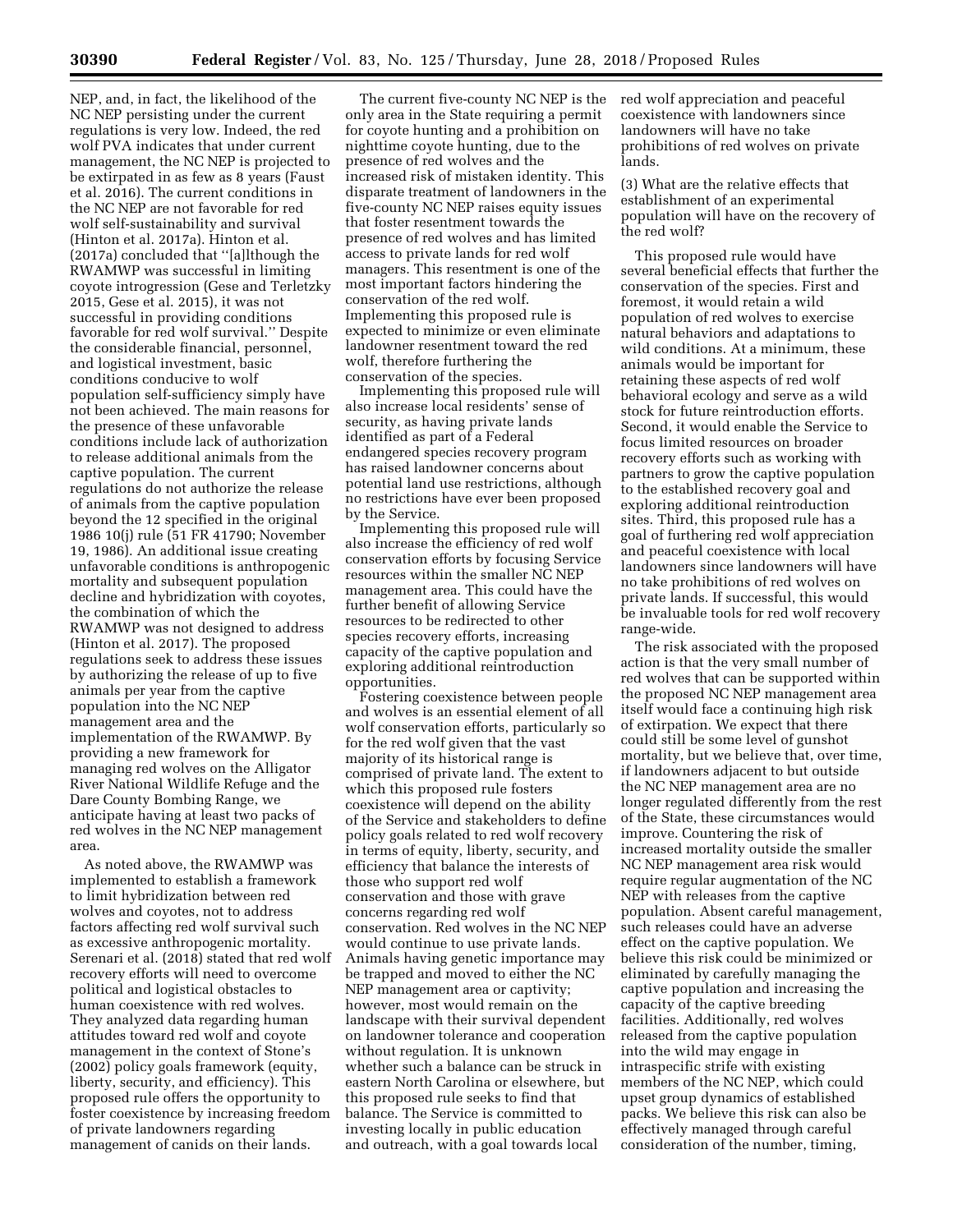location, and methods of adding new animals to the NC NEP.

There have been significant changes to the red wolf population and red wolf management in the NC NEP since the regulations were revised in 1995. As discussed earlier, the 1995 final rule was promulgated before management of red wolf and coyote interactions became a primary management consideration. As such, the current regulations do not explicitly incorporate RWAMWP activities. Additionally, the 1986 regulations explicitly authorized the release of only 12 red wolves into the NC NEP, whereas many more than 12 red wolves have been released outside the authorities under the current regulations, and evidence indicates that continuing additional releases are necessary to maintain the size and genetic health of the population (Faust et al. 2016). Further, we believe it is apparent that the current regulations are not effective in terms of fostering coexistence between people and red wolves, and that changes are needed to reconcile red wolf conservation with landowner needs and State efforts to manage coyotes. The current regulations are no longer effective in addressing the current and future management needs of the red wolf, and preclude the development of sound management strategies for this species. This proposed rule would explicitly authorize actions needed to carry out the RWAMWP, authorize additional releases from the captive population, and provide a new means of fostering coexistence between landowners and red wolves and cooperation among the Service, state, and landowners.

(4) What is the extent to which the introduced population may be affected by existing or anticipated Federal or State actions or private activities within or adjacent to the experimental population area?

In terms of the Federal lands within the proposed NC NEP management area, we anticipate that ongoing actions to manage red wolves would continue and be accompanied with additional measures to further the conservation of red wolves and their habitat (as appropriate in consideration of budgetary and other management considerations), including implementation of the RWAMWP within the NC NEP management area. Beyond the proposed NC NEP management area the ability of our partners and stakeholders to foster coexistence between people and red wolves on private land will largely determine the potential effects on the population. Potential changes from the

State regarding lifting coyote hunting restrictions based on the proposed NC NEP management area is expected to decrease public dissent over red wolves, once landowners feel unencumbered to deal with coyote issues on their land.

# **Peer Review**

In accordance with our Interagency Cooperative Policy for Peer Review in Endangered Species Act Activities, which was published on July 1, 1994 (59 FR 34270), and an August 22, 2016, memorandum clarifying the Service's interpretation and implementation of that policy, we will seek the expert opinion of at least three appropriate, independent specialists regarding scientific data and interpretations contained in this proposed rule. We will send copies of this proposed rule to the peer reviewers immediately following publication in the **Federal Register**. The purpose of such a review is to ensure that our decisions are based on scientifically sound data, assumptions, and analysis. Accordingly, the final decision may differ from this proposal.

### **Supporting Documents**

A draft environmental assessment (DEA) has been prepared for this action. The DEA and other materials relating to this proposal can be found on our website at *<http://www.fws.gov/Raleigh>* and at *<http://www.regulations.gov>* under Docket No. FWS–R4–ES–2018–0035.

#### **Required Determinations**

*Regulatory Planning and Review (Executive Orders 12866 and 13563)* 

Executive Order 12866 provides that the Office of Information and Regulatory Affairs (OIRA) in the Office of Management and Budget will review all significant rules. OIRA has determined that this proposed rule is not significant.

Executive Order 13563 reaffirms the principles of E.O. 12866 while calling for improvements in the nation's regulatory system to promote predictability, to reduce uncertainty, and to use the best, most innovative, and least burdensome tools for achieving regulatory ends. The executive order directs agencies to consider regulatory approaches that reduce burdens and maintain flexibility and freedom of choice for the public where these approaches are relevant, feasible, and consistent with regulatory objectives. E.O. 13563 emphasizes further that regulations must be based on the best available science and that the rulemaking process must allow for public participation and an open exchange of ideas. We have developed

this proposed rule in a manner consistent with these requirements.

# *Executive Order 13771—Reducing Regulation and Controlling Regulatory Costs*

This proposed rule is not an Executive Order (E.O.) 13771 (82 FR 9339, February 3, 2017) regulatory action because this proposed rule is not significant under E.O. 12866.

# *Regulatory Flexibility Act (5 U.S.C. 601 et seq.)*

Under the Regulatory Flexibility Act (as amended by the Small Business Regulatory Enforcement Fairness Act (SBREFA) of 1996; 5 U.S.C. 60 *et seq.*), whenever a Federal agency is required to publish a notice of rulemaking for any proposed or final rule, it must prepare, and make available for public comment, a regulatory flexibility analysis that describes the effect of the rule on small entities (small businesses, small organizations, and small government jurisdictions). However, no regulatory flexibility analysis is required if the head of an agency certifies that the rule will not have a significant economic impact on a substantial number of small entities. SBREFA amended the Regulatory Flexibility Act to require Federal agencies to provide a statement of the factual basis for certifying that a rule will not have a significant economic impact on a substantial number of small entities. We are certifying that, if adopted as proposed, this rule will not have a significant economic impact on a substantial number of small entities. The following discussion explains our rationale.

The area that would be affected under this rule includes Federal lands (NWR and Department of Defense) in portions of Dare and Hyde Counties. We do not expect this proposed rule would have significant effects on any activities within Federal, State, or private lands because of the regulatory flexibility for Federal agency actions provided by the proposed rule. Section 7(a)(2) of the Act requires that Federal agencies, in consultation with the Service, ensure that any action they authorize, fund, or carry out is not likely to jeopardize the continued existence of an endangered or threatened species or adversely modify its critical habitat. For the purposes of section 7(a)(2) of the Act, we treat an NEP as a threatened species only when the NEP is located within a National Wildlife Refuge or unit of the National Park Service. Under this proposed rule, this means intra-agency consultation would be required for activities on the Alligator River NWR.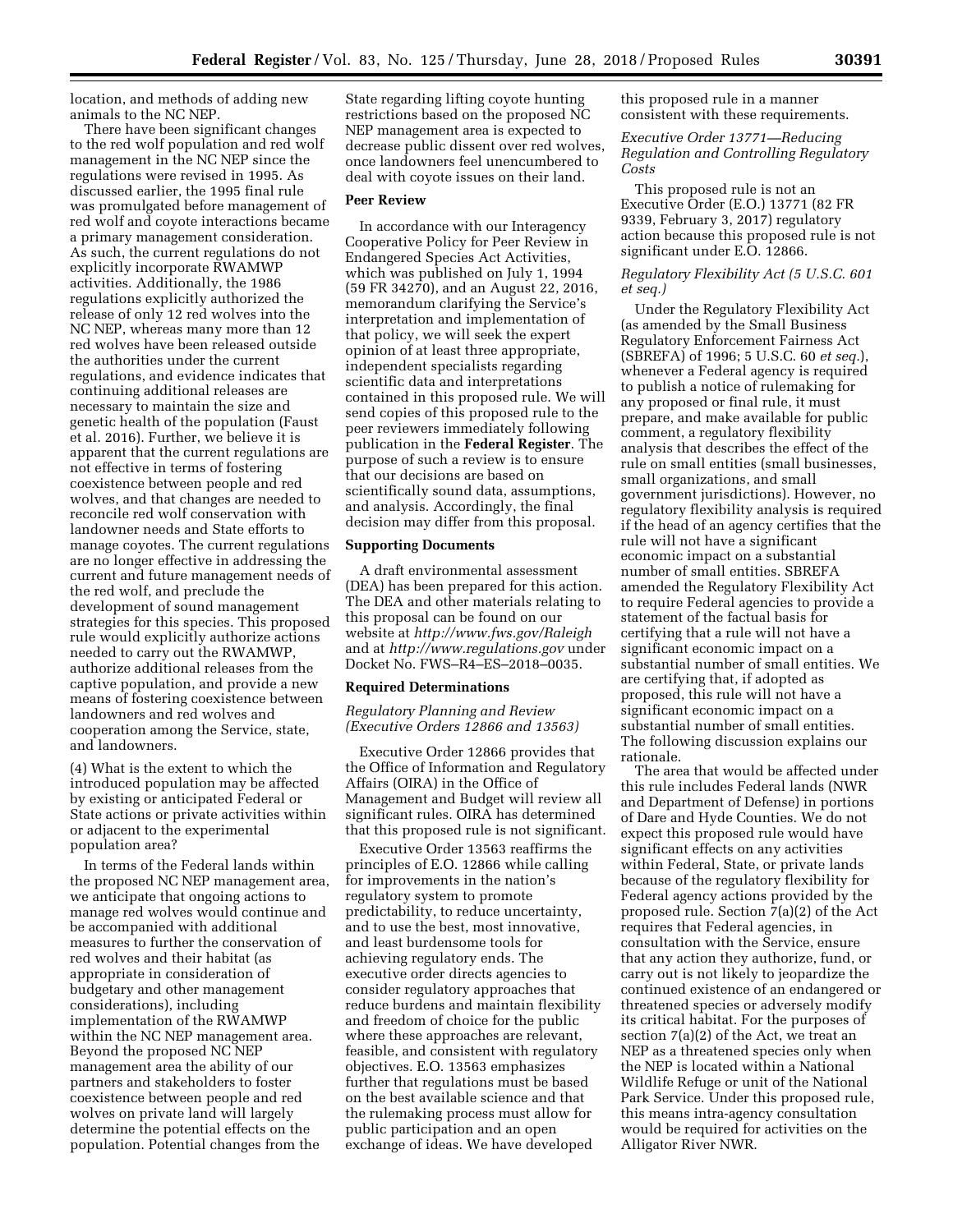When members of a NEP are located outside a National Wildlife Refuge or National Park Service unit (in this case, on Dare County Bombing Range), then, for the purposes of section 7, they are treated as species proposed for listing, not as threatened species. This means section 7(a)(2) does not apply. Instead, section 7(a)(4) applies. This provides the Service with additional flexibility because under section 7(a)(4), Federal agencies are only required to confer (rather than consult) with the Service on actions that are likely to jeopardize the continued existence of a species proposed to be listed. Additionally, section 7(a)(4) conference only results in nonbinding recommendations that are optional to the agencies carrying out, funding, or authorizing the action at issue. Applying this framework to the proposed rule, section 7(a)(2) consultation would not be required for actions that occur outside of Alligator River NWR (*i.e.,* on Dare County Bombing Range). Additionally, the experimental population of red wolves being proposed in this rule has been determined to be ''nonessential''; that means the NEP is, by definition, not essential to the survival of the species. As a result, no action affecting the NEP could be likely to jeopardize the species under section 7(a)(4) of the Act. Therefore, some modifications to proposed Federal actions within Alligator River NWR and Dare County Bombing Range may occur to benefit the red wolf, but we do not expect projects to be substantially modified because these lands are already being administered in a manner that is compatible with the existing red wolf NC NEP.

This proposed rule would authorize all forms of take of red wolves outside of the NEP management area except on Federal Lands and prescribe the forms of incidental take within the NC NEP management area, as described below. The regulations implementing the Act define ''incidental take'' as take that is incidental to, and not the purpose of, the carrying out of an otherwise lawful activity such as, agricultural activities and other rural development, camping, hiking, hunting, vehicle use of roads and highways, and other activities in the NC NEP management area that are in accordance with applicable laws and regulations. Intentional take for purposes other than authorized data collection or recovery purposes would not be authorized. Intentional take for research or recovery purposes would require a section  $10(a)(1)(A)$  recovery permit under the Act.

The principal activities on private property near the NC NEP management

area are timber production, agriculture, outdoor recreation, and activities associated with private residences. We believe the presence of the red wolf will not affect the use of lands for these purposes because there will be no new or additional economic or regulatory restrictions imposed upon States, non-Federal entities, or private landowners due to the presence of the red wolf, and Federal agencies would have to comply with section 7(a)(4) of the Act only in areas outside Alligator River NWR lands (*i.e.,* Dare County Bombing Range). Therefore, this proposed rule is not expected to have any significant adverse impacts to activities on private lands. In fact, the proposed rule would represent a substantial increase in regulatory flexibility on non-Federal lands due to the proposed changes in the regulation of take of red wolves outside the NC NEP management area.

# *Unfunded Mandates Reform Act (2 U.S.C. 1501 et seq.)*

In accordance with the Unfunded Mandates Reform Act (2 U.S.C. 1501 *et seq.*):

(1) This rule would not ''significantly or uniquely'' affect small governments. We have determined and certify under the Unfunded Mandates Reform Act, 2 U.S.C. 1502 *et seq.,* that this rulemaking would not impose a cost of \$100 million or more in any given year on local or State governments or private entities. A Small Government Agency Plan is not required. As explained above, small governments would not be affected because the NEP designation would not place additional requirements on any city, county, or other local municipalities.

(2) This rule would not produce a Federal mandate of \$100 million or greater in any year (*i.e.,* it is not a ''significant regulatory action'' under the Unfunded Mandates Reform Act). The NEP area designation for the red wolves would not impose any additional management or protection requirements on the States or other entities.

### *Takings (E.O. 12630)*

In accordance with Executive Order 12630, the rule does not have significant takings implications. This proposed rule would allow for the take of reintroduced red wolves when such take is incidental to an otherwise legal activity, in accordance with Federal, State, and local laws and regulations. Therefore, we do not believe that the NC NEP would conflict with existing or proposed human activities.

A takings implication assessment is not required because this rule (1) would

not effectively compel a property owner to suffer a physical invasion of property, and (2) would not deny all economically beneficial or productive use of the land or aquatic resources. If adopted as proposed, this rule would substantially advance a legitimate government interest (conservation and recovery of a listed species) and would not present a barrier to all reasonable and expected beneficial use of private property.

### *Federalism (E.O. 13132)*

In accordance with Executive Order 13132, we have considered whether this rule has significant Federalism effects and have determined that a federalism summary impact statement is not required. This rule would not have substantial direct effects on the States, on the relationship between the Federal Government and the States, or on the distribution of power and responsibilities among the various levels of government. In keeping with Department of the Interior policy, we requested information from and coordinated development of this proposed rule with the affected resource agencies in North Carolina. Achieving the recovery goals for this species will contribute to its eventual delisting and its return to State management. No intrusion on State policy or administration is expected; roles or responsibilities of Federal or State governments would not change; and fiscal capacity would not be substantially directly affected. The proposed rule maintains the existing relationship between the State and the Federal Government, and is undertaken in coordination with the State of North Carolina. Therefore, this proposed rule does not have significant Federalism effects or implications to warrant the preparation of a federalism summary impact statement under the provisions of Executive Order 13132.

#### *Civil Justice Reform (E.O. 12988)*

In accordance with Executive Order 12988, the Office of the Solicitor has determined that this rule will not unduly burden the judicial system and meets the requirements of sections (3)(a) and (3)(b)(2) of the Order.

#### *Paperwork Reduction Act*

This rule does not contain any new collection of information that require approval by the Office of Management and Budget (OMB) under the Paperwork Reduction Act of 1995 (44 U.S.C. 3501 *et seq.*). OMB has previously approved the information collection requirements associated with endangered and threatened wildlife—experimental populations (50 CR 17.84) and assigned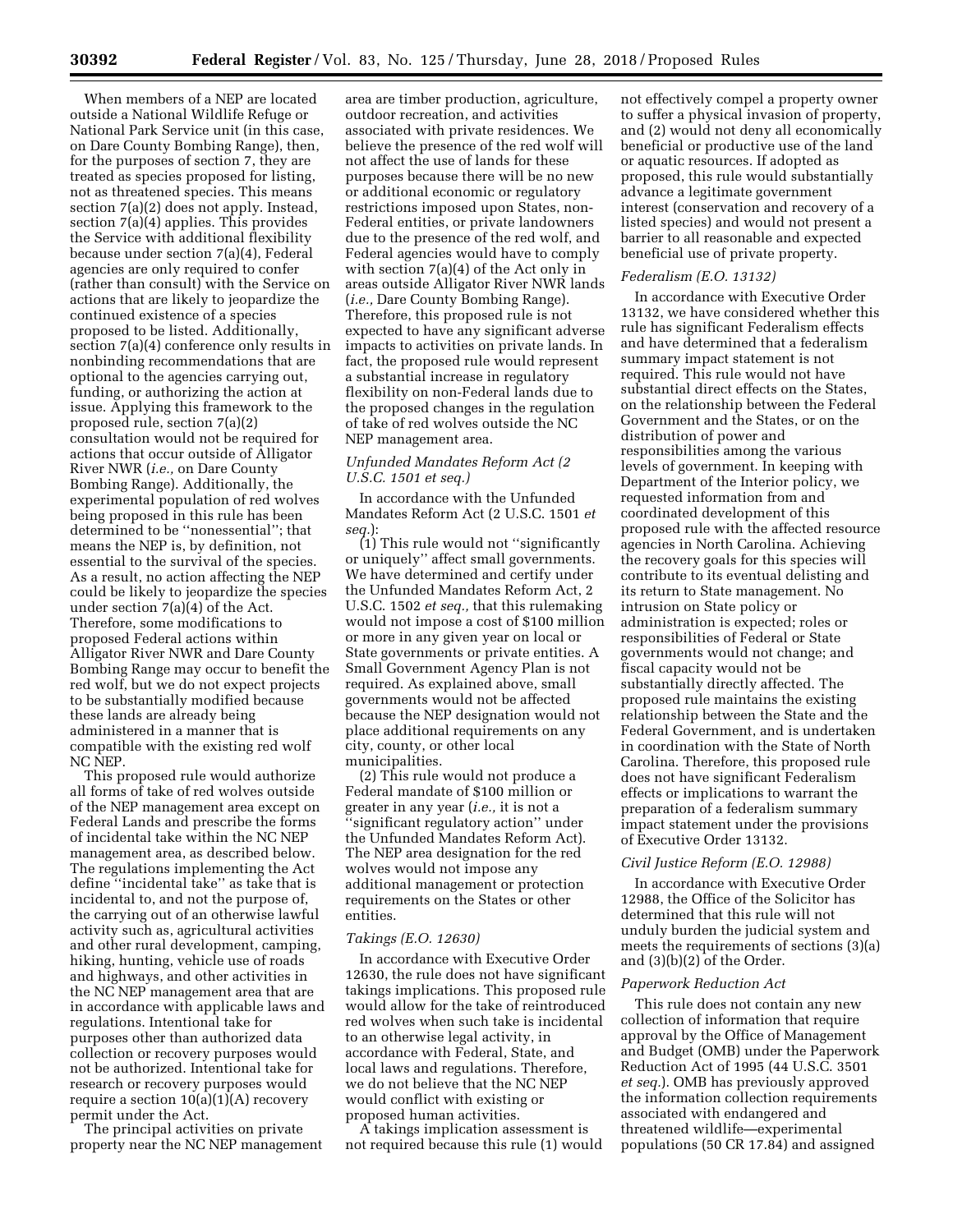OMB Control Number 1018–0095 (expires 12/31/2020). We estimate the annual burden associated with this information collection to be 52.5. An agency may not conduct or sponsor, and a person is not required to respond to, a collection of information unless it displays a currently valid OMB control number.

# *National Environmental Policy Act*

To ensure that we consider the environmental impacts associated with this proposed rule, we have prepared a DEA pursuant to the National Environmental Policy Act (NEPA; 42 U.S.C. 4321 *et seq.*). In May 2017, we published an advance notice of proposed rulemaking and notice of intent to prepare a NEPA document (82 FR 23518; May 23, 2017). This initiated a public scoping process that included a request for written comments and two public scoping meetings in June 2017. We have incorporated information collected since that scoping process began in the development of a DEA. We will use information from this analysis to inform our final decision.

# *Government-to-Government Relationship With Tribes*

In accordance with the presidential memorandum of April 29, 1994,

''Government-to-Government Relations with Native American Tribal Governments'' (59 FR 22951; May 4, 1994), Executive Order 13175 (65 FR 67249; November 9, 2000), and the Department of the Interior Manual Chapter 512 DM 2, we have considered possible effects on federally recognized Indian tribes and have determined that there are no tribal lands affected by this proposed rule.

## *Energy Supply, Distribution, or Use (E.O. 13211)*

Executive Order 13211 requires agencies to prepare Statements of Energy Effects when undertaking certain actions. This proposed rule is not expected to significantly affect energy supplies, distribution, or use. Because this action is not a significant energy action, no Statement of Energy Effects is required.

# **References Cited**

A complete list of all references cited in this proposed rule is available at *<http://www.regulations.gov>* at Docket No. FWS–R4–ES–2018–0035 or upon request from the Raleigh Ecological Services Field Office (see **FOR FURTHER INFORMATION CONTACT**).

# **Authors**

The primary authors of this proposed rule are staff members of the Service's Southeast Region.

## **List of Subjects in 50 CFR Part 17**

Endangered and threatened species, Exports, Imports, Reporting and recordkeeping requirements, Transportation.

# **Proposed Regulation Promulgation**

Accordingly, we propose to amend part 17, subchapter B of chapter I, title 50 of the Code of Federal Regulations, as set forth below:

## **PART 17—ENDANGERED AND THREATENED WILDLIFE AND PLANTS**

■ 1. The authority citation for part 17 continues to read as follows:

**Authority:** 16 U.S.C. 1361–1407; 1531– 1544; and 4201–4245, unless otherwise noted.

■ 2. Amend § 17.11(h) by revising the entry for ''Wolf, red'' under MAMMALS in the List of Endangered and Threatened Wildlife to read as follows:

#### **§ 17.11 Endangered and threatened wildlife.**

\* \* \* \* \* (h) \* \* \*

| Common name            | Scientific name        | Where listed                                                             | Status | Listing citations and applicable rules |                                               |                                                                                                               |
|------------------------|------------------------|--------------------------------------------------------------------------|--------|----------------------------------------|-----------------------------------------------|---------------------------------------------------------------------------------------------------------------|
| <b>MAMMALS</b>         |                        |                                                                          |        |                                        |                                               |                                                                                                               |
| $\star$                |                        | $\star$                                                                  |        |                                        |                                               |                                                                                                               |
| Wolf, red  Canis rufus |                        | Wherever found, except where<br>listed as an experimental<br>population. | E      |                                        | 56325, 11/4/1991; 60 FR 18941, 4/13/1995.     | 32 FR 4001, 3/11/1967; 51 FR 41790, 11/19/1986; 56 FR                                                         |
|                        | Wolf, red  Canis rufus | U.S.A. (portions of NC-see<br>$\S$ 17.84(c)(4)).                         | XN     |                                        | final rule]; 50 CFR 17.84(c) <sup>10j</sup> . | 51 FR 41790, 11/19/1986; 56 FR 56325, 11/4/1991; 60<br>FR 18941, 4/13/1995; [Federal Register citation of the |
|                        |                        |                                                                          |        |                                        |                                               |                                                                                                               |

■ 3. Amend § 17.84 by revising paragraph (c) to read as follows:

#### **§ 17.84 Special rules—vertebrates.**

\* \* \* \* \*

(c) Red wolf (*Canis rufus*).

(1) *Purpose.* The U.S. Fish and Wildlife Service (Service) finds it necessary to establish regulations governing management of the experimental population of red wolves to further the conservation of the red wolf.

(2) *Determinations.* (i) The red wolf population established in the designated area identified in paragraph (c)(4) of this section is a nonessential experimental population under  $\S 17.81(c)(2)$  and is referred to as the North Carolina

nonessential experimental population (NC NEP). This nonessential experimental population will be managed according to the provisions of this paragraph. The Service does not intend to change the nonessential experimental designation to essential experimental. Critical habitat cannot be designated under the nonessential experimental classification (16 U.S.C.  $1539(j)(2)(C)(ii)$ ).

(ii) The designated experimental population area the NC NEP is within the species' probable historical range. The red wolf is otherwise extirpated in the wild, and, therefore, this experimental population is wholly separate from any other known red wolves.

(3) *Definitions.* Key terms used in this paragraph have the following definitions:

(i) *Depredation* means the confirmed killing or wounding of lawfully present domestic animals by one or more red wolves. The Service or other Servicedesignated agencies will confirm cases of red wolf depredation.

(ii) *Designated agency* means a Federal, State, tribal or private agency or entity designated by the Service to assist in implementing this paragraph, all or in part, consistent with a Serviceapproved management measure, conference opinion pursuant to section 7(a)(4) of the Act, cooperative agreement pursuant to section 6(c) of the Act as described in § 17.31 for State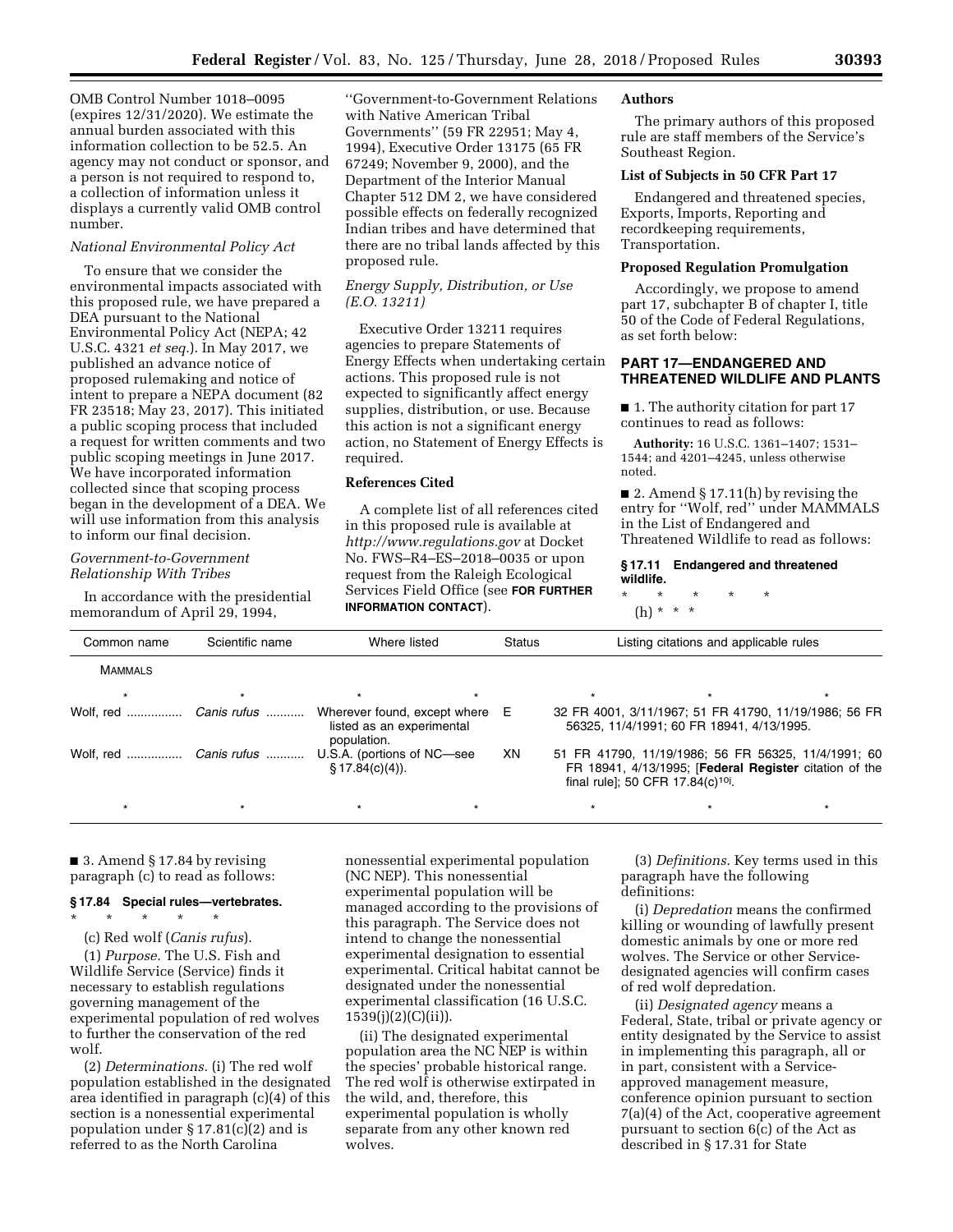conservation agencies with authority to manage red wolves, or a valid permit issued by the Service through § 17.32.

(iii) *Domestic animal* means livestock, defined at paragraph (c)(3)(ix) of this section; pets; and non-feral dogs.

(iv) *Federal land* means public land under the administration of Federal agencies including, but not limited to, the Service, Department of Defense, National Park Service, or U.S. Forest Service.

(v) *Feral dog* means any dog (*Canis familiaris*) or wolf-dog hybrid that, because of absence of physical restraint or conspicuous means of identifying it at a distance as non-feral, is reasonably thought to range freely without discernible, proximate control by any person. Feral dogs do not include domestic dogs that are penned, leased, or otherwise restrained (*e.g.,* by shock collar) or which are working livestock or being lawfully used to trail or locate wildlife.

(vi) *Harass* means intentional or negligent actions or omissions that create the likelihood of injury to wildlife by annoying it to such an extent as to significantly disrupt normal behavioral patterns, which include, but are not limited to, breeding, feeding or sheltering.

(vii) *Intentional harassment* means deliberate, pre-planned harassment of red wolves, including by less-thanlethal means (such as 12-gauge shotgun rubber bullets and bean-bag shells) designed to cause physical discomfort and possible temporary physical injury, but not death. Intentional harassment includes situations where red wolves may have been unintentionally attracted—or intentionally tracked, waited for, chased, or searched out and then harassed.

(viii) *Livestock* means cattle, goats, sheep, horses or other domestic animals defined as livestock in Service-approved State management plans. Poultry is not considered livestock under this paragraph.

(ix) *Non-Federal land* means any lands not owned by the Federal government.

(x) *Opportunistic harassment* means scaring any red wolf from the immediate area by taking actions such as discharging firearms or other projectilelaunching devices in proximity to, but not in the direction of, the wolf; throwing objects at the wolf; or making loud noise in proximity to the wolf. Such harassment might cause temporary, non-debilitating physical injury, but is not reasonably anticipated to cause permanent physical injury or death.

(xi) *Problem red wolves* means red wolves that, for purposes of management and control by the Service or its designated agency, are:

(A) Individuals or members of a group or pack (including adults, yearlings, and pups greater than 4 months of age) that were involved in a depredation on lawfully present domestic animals;

(B) Habituated to humans, human residences, or other facilities largely occupied by humans; or

(C) Aggressive towards humans when unprovoked.

(xii) *Service-approved management plan* means a management plan approved by the Regional Director or Director of the Service through which Federal, State, or tribal agencies may become a designated agency. The management plan must address how red wolves will be managed to achieve conservation goals in compliance with the Act, these regulations, and other Service policies. If a Federal, State, tribal or private agency becomes a designated agency through a Serviceapproved management plan, the Service will help coordinate activities while retaining authority for program direction, oversight, guidance and authorization for red wolf removals.

(xiii) *Take* means to harass, harm, pursue, hunt, shoot, wound, kill, trap, capture, or collect, or to attempt to engage in any such conduct (16 U.S.C. 1532(19)).

(xiv) *Translocation* means the release of red wolves back into the wild that have previously been in the wild.

(xv) *Unintentional take* means the take of a red wolf by a person if the take is unintentional and occurs while engaging in an otherwise lawful activity, occurs despite the use of due care, is coincidental to an otherwise lawful activity, and is not done on purpose. Taking of a red wolf by poisoning or shooting within the NC NEP management area will not be considered unintentional take.

(xvi) *Wounded* means exhibiting scraped or torn hide or flesh, bleeding, or other evidence of physical damage caused by a red wolf bite.

(4) *Designated area.* The boundaries of the NC NEP management area correspond to all lands within the Alligator River National Wildlife Refuge and the Dare County Bombing Range. All red wolves in the wild are considered part of the NC NEP. Red wolves that disperse outside the Alligator River National Wildlife Refuge and the Dare County Bombing Range will be managed according to the measures set forth in this paragraph for red wolves outside the NC NEP management area.

(5) *Prohibitions.* Take of any red wolf in the NC NEP management area is prohibited, except as provided at paragraph (c)(7) of this section. Additionally, the following actions are prohibited:

(i) This paragraph does not alter or supersede the rules governing the take of wildlife on units of the National Wildlife Refuge System. In accordance with 50 CFR 27.21, no person shall take any animal or plant on any national wildlife refuge, except as authorized under 50 CFR 27.51 and 50 CFR parts 31, 32, and 33.

(ii) No person may possess, sell, deliver, carry, transport, ship, import, or export by any means whatsoever any red wolf or wolf part except as authorized in this paragraph or by a valid permit issued by the Service under § 17.32. If a person kills or injures a red wolf or finds a dead or injured red wolf or red wolf parts within the NC NEP management area, the person must not disturb them (unless instructed to do so by the Service or a designated agency), must minimize disturbance of the area around the carcass, and must report the incident to the Eastern North Carolina Ecological Services Field Sub-Office in accordance with paragraph (c)(6) of this section.

(iii) Purposely taking a red wolf with a trap, snare, or other type of capture device within the NC NEP management area is prohibited (except as authorized in paragraph (c)(7) of this section) and will not be considered unintentional take.

(6) *Reporting requirements.* Unless otherwise specified in this paragraph or in a permit, any take of a red wolf must be reported to the Service or a designated agency within 24 hours. Report any take of red wolves, including opportunistic harassment, to the Service either by U.S. mail at Eastern North Carolina Ecological Services Field Sub-Office, 100 Conservation Way, Manteo, NC 27954; or by telephone at (252) 473– 1132. Additional contact information can also be found on the Red Wolf Recovery Program's website at *[https://](https://www.fws.gov/southeast/wildlife/mammal/red-wolf/) [www.fws.gov/southeast/wildlife/](https://www.fws.gov/southeast/wildlife/mammal/red-wolf/)  [mammal/red-wolf/.](https://www.fws.gov/southeast/wildlife/mammal/red-wolf/)* Unless otherwise specified in a permit, any red wolf or red wolf part taken legally must be turned over to the Service, which will determine the disposition of any live or dead red wolves.

(7) *Allowable forms of take of red wolves within the NC NEP Management Area.* Take of red wolves in the NC NEP management area is allowed as follows:

(i) *Take in defense of human life.*  Under 16 U.S.C. 1540(a)(3) and § 17.21(c)(2), any person may take (which includes killing as well as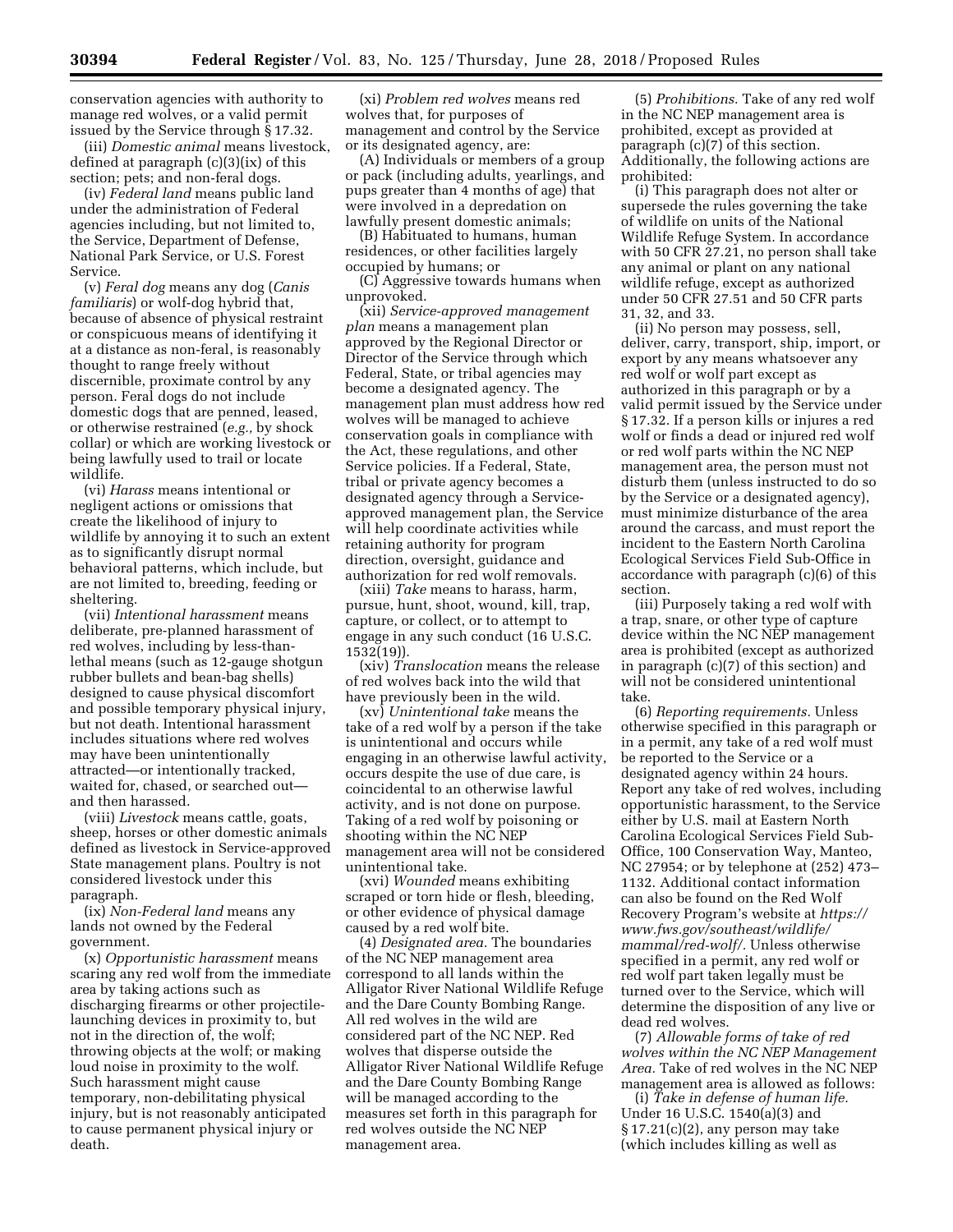nonlethal actions such as harassing or harming) a red wolf in self-defense or defense of the lives of others. This take must be reported in accordance with paragraph (c)(6) of this section. If the Service or a designated agency determines that a red wolf presents a threat to human life or safety, the Service or the designated agency may kill the red wolf or place it in captivity.

(ii) *Take for research purposes.* The Service may issue permits under § 17.32, and designated agencies may issue permits under State and Federal laws and regulations, for individuals to take red wolves pursuant to scientific study proposals approved by the agency or agencies with jurisdiction for red wolves and for the area in which the study will occur. Such take should lead to management recommendations for, and thus provide for the conservation of, the red wolf.

(iii) *Unintentional take.* (A) Take of a red wolf within the NC NEP management area by any person is allowed if the take is unintentional take and occurs while engaging in an otherwise lawful activity such as while driving the speed limit. Such take must be reported in accordance with paragraph (c)(6) of this section. Permitted hunters hunting on the refuge have the responsibility to identify their quarry or target before shooting; therefore, shooting a red wolf as a result of mistaking it for another species will not be considered unintentional take.

(B) Federal or State agency employees or their contractors may take a red wolf or wolf-like animal if the take is unintentional and occurs while engaging in the course of their official duties. This includes, but is not limited to, military training and testing. Take of red wolves by Federal or State agencies must be reported in accordance with paragraph (c)(6) of this section.

(C) Take of red wolves by U.S. Department of Agriculture, Animal and Plant Health Inspection Service, Wildlife Services (USDA–APHIS–WS) employees while conducting official duties associated with wildlife damage management activities for species other than red wolves may be considered unintentional if it is coincidental to a legal activity and the USDA–APHIS–WS employees have adhered to all applicable USDA–APHIS–WS policies, red wolf standard operating procedures, and reasonable and prudent measures or recommendations contained in USDA– APHIS–WS biological and conference opinions.

(8) *Allowable forms of take of red wolves outside the NC NEP Management Area.* On non-Federal lands anywhere outside the NC NEP management area,

there are no prohibitions on the take of red wolves. Reporting take to the Service is encouraged. If the animal taken has a telemetry collar, said collar is the property of the Service or the NCWRC and must be returned. While there are no take prohibitions outside of the NC NEP management area, the prohibition on possessing, selling, delivering, carrying, transporting, shipping, importing, or exporting red wolves or red wolf parts set forth at paragraph (c)(5)(ii) of this section applies to red wolves taken outside the NC NEP management area.

(9) *Take by Service personnel or a designated agency.* The Service or a designated agency may take any red wolf in a manner consistent with a Service-approved management plan, biological opinion pursuant to section 7(a)(2) of the Act, conference opinion pursuant to section 7(a)(4) of the Act, cooperative agreement pursuant to section 6(c) of the Act as described at § 17.31 for North Carolina Wildlife Resources Commission, or a valid permit issued by the Service through § 17.32.

(A) The Service or designated agency may use leg-hold traps and any other effective device or method for capturing or killing red wolves to carry out any measure that is a part of a Serviceapproved management plan or valid permit issued by the Service under § 17.32. The disposition of all red wolves (live or dead) or their parts taken as part of a Service-approved management activity must follow provisions in Service-approved management plans or interagency agreements or procedures approved by the Service on a case-by-case basis.

(B) The Service or designated agency may capture, kill, subject to genetic testing, place in captivity, or euthanize any wolf hybrid found within the NC NEP that shows physical or behavioral evidence of hybridization with other canids, such as domestic dogs or coyotes; that was raised in captivity, other than as part of a Service-approved red wolf recovery program; or that has been socialized or habituated to humans. If determined to be a red wolf, the wolf may be returned to the wild onsite, released within the NC NEP management area or put in captivity.

(C) To manage any wolves determined to be problem red wolves, as defined at paragraph (c)(3)(xii) of this section, the Service or designated agency may carry out intentional or opportunistic harassment, nonlethal control measures, capture, sterilization, translocation, placement in captivity, or lethal control. To determine the presence of problem

red wolves, the Service will consider all of the following:

*(1)* Evidence of wounded domestic animal(s) or remains of domestic animal(s) that show that the injury or death was caused by red wolves;

*(2)* The likelihood that additional red wolf-caused depredations or attacks of domestic animals may occur if no harassment, nonlethal control, translocation, placement in captivity, or lethal control is taken;

*(3)* Evidence of attractants or intentional feeding (baiting) of red wolves; and

*(4)* Evidence that red wolves are habituated to humans, human residences, or other facilities regularly occupied by humans, or evidence that red wolves have exhibited unprovoked and aggressive behavior toward humans.

(10) *Management.* (i) Within the NC NEP management area, the Service or designated agencies or partners will develop and implement a plan for the adaptive management of red wolves. This plan will include all actions needed to implement the Red Wolf Adaptive Management Work Plan including, but not limited to: Release of up to five animals per year from the captive population or the St. Vincent NWR propagation site into the NC NEP; deployment of placeholder animals; movement of animals within the NC NEP; trapping, handling, and monitoring members of the NC NEP population; and moving animals from the NC NEP into captivity as needed. Any updates to the adaptive management plan will be made public.

(ii) The Service may develop and implement other management actions to benefit red wolf recovery in cooperation with the North Carolina Wildlife Resources Commission, willing private landowners, and other stakeholders. Such actions may include actions identified in biological opinions pursuant to section 7(a)(2) of the Act, conference opinions pursuant to section 7(a)(4) of the Act, cooperative agreements pursuant to section 6(c) of the Act as described in § 17.31 for North Carolina Wildlife Resources Commission, or a valid permit issued by the Service through § 17.32.

(11) *Evaluation.* The Service will evaluate the effectiveness of these regulations at furthering the conservation of the red wolf. At 5-year intervals concurrent with the species' 5 year reviews, the Service will evaluate the experimental population program, focusing on modifications needed to improve the efficacy of these regulations, and the contribution the experimental population is making to the conservation of the red wolf.